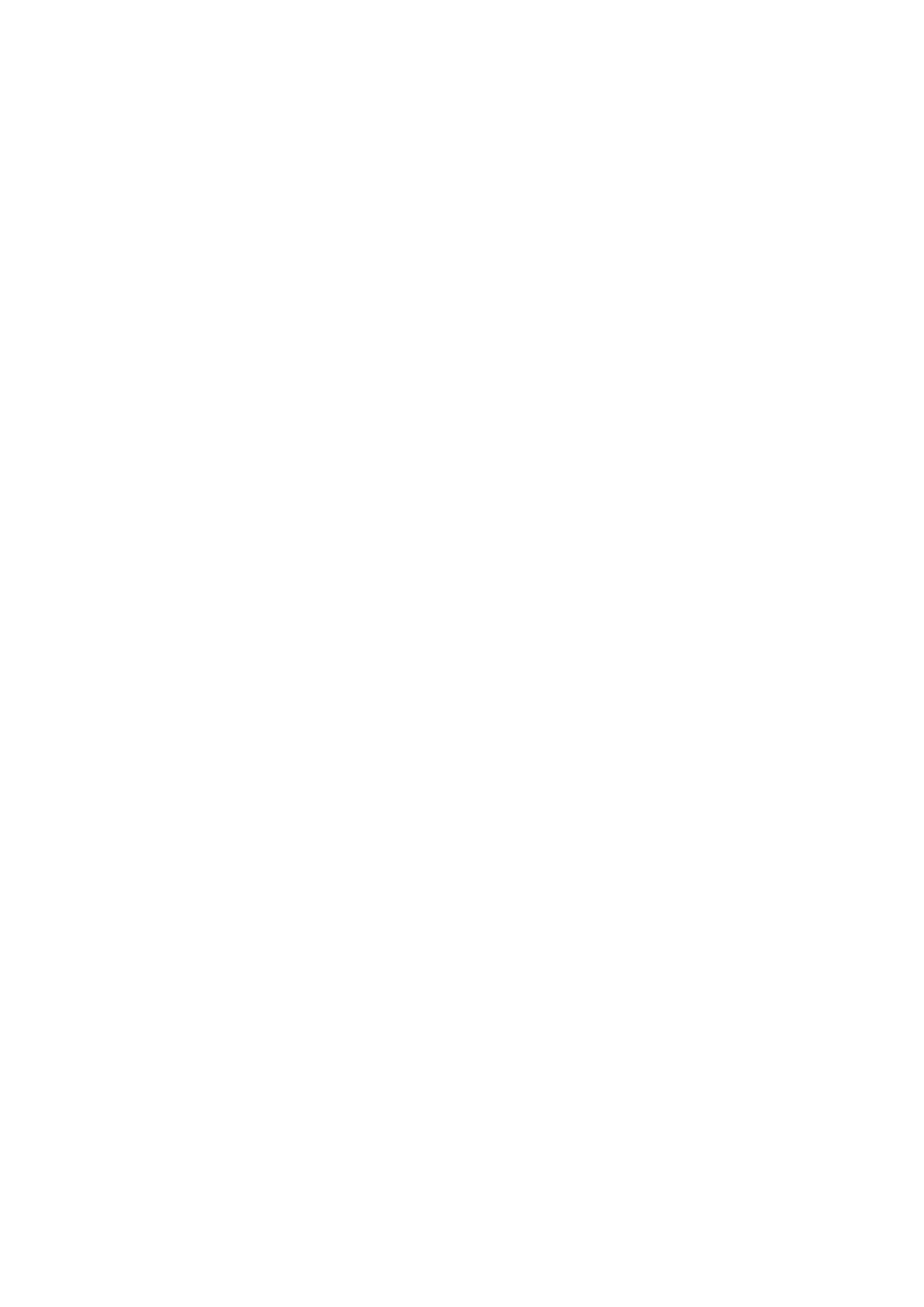

## **DRAFT REFERENDUM (JERSEY) LAW 201-**

## **European Convention on Human Rights**

In accordance with the provisions of Article 16 of the Human Rights (Jersey) Law 2000, the Chairman of the Comité des Connétables has made the following statement –

In the view of the Chairman of the Comité des Connétables, the provisions of the Draft Referendum (Jersey) Law 201- are compatible with the Convention Rights.

#### Signed: **Connétable L. Norman of St. Clement**

*Chairman, Comité des Connétables*

Dated: 27th January 2017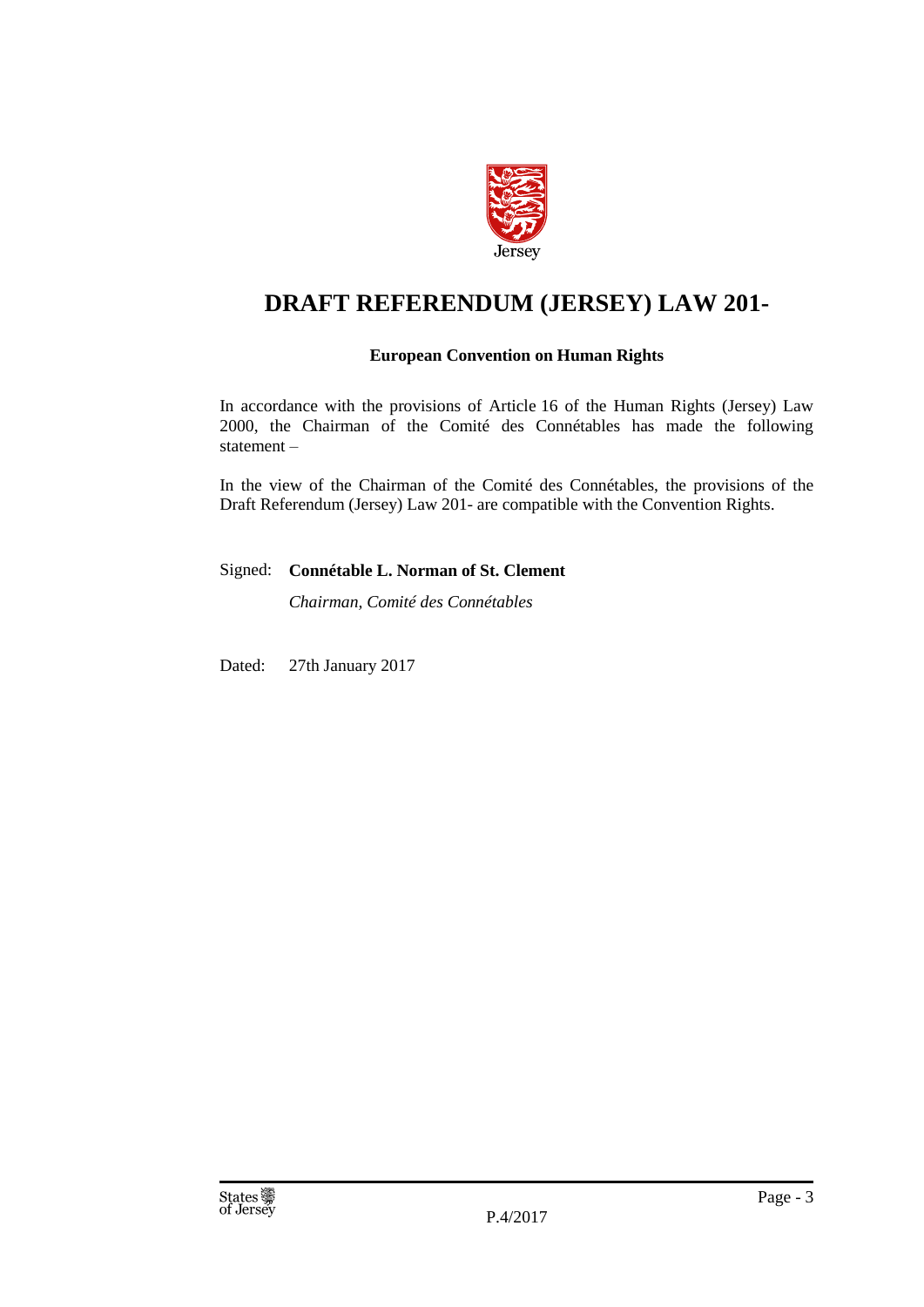## **REPORT**

Arising from its review of public election law, the Privileges and Procedures Committee (PPC) has considered changes to the Referendum (Jersey) Law 2002 in order to provide for the designation of campaign groups in referenda, the regulation of spending and the provision of advice on the questions asked in referenda, in line with international best practice.

There is no obvious person or organisation in Jersey who could undertake such roles, similar to the Electoral Commission in the UK. For example, decisions on which campaign groups should be recognised as 'official' lead groups are likely to be politically sensitive, and it would be inappropriate for politicians or independent officeholders such as the Bailiff, the Judicial Greffier, the Greffier of the States or Jurats of the Royal Court to be given that responsibility.

As an alternative, PPC recommends the establishment of a standing referendum commission which would have 2 functions. Firstly, it is proposed that a proposition for a referendum Act may not be lodged unless the commission has published its opinion on the suitability of the wording proposed for the referendum question. The commission is also required, if practicable, to publish its opinion on any amendment lodged to that wording before the Act is debated by the States. This would help ensure that Jersey meets international best practice in terms of the conduct of referenda. For example, guidance from the Council of Europe's Venice Commission stipulates that "The question put to the vote must be clear; it must not be misleading; it must not suggest an answer; electors must be informed of the effects of the referendum; voters must be able to answer the questions asked solely by yes, no or a blank vote".<sup>1</sup> The referendum commission would be expected to advise the Assembly on these matters and its advice is likely to be highly persuasive.

The referendum commission would also designate the lead campaign groups campaigning for each side in the referendum. A lead campaign group must be an entity such as a company, fidéicommis, political party, trade union or employers' association, or must satisfy the commission that its constitution or location, or the means by which it can be held to account, do not render them unfit to act as a lead campaign group. In other words, a loose organisation without legal personality or a constitution must be able to satisfy the commission that it has members in Jersey who can take responsibility for its actions. In addition, a lead campaign group must appear to the commission to be likely to be able to represent to the greatest extent those supporting that outcome. This is an improvement on the equivalent wording in the UK which refers to lead campaign groups "representing those campaigning for the outcome in question".

Lead campaign groups would have access to the electoral register for campaigning purposes, and would have official assistance in publishing campaign material. There are likely to be other advantages to being designated as a lead campaign group, for example in terms of increased media exposure.

<sup>&</sup>lt;sup>1</sup> Guidelines on the Holding of Referendums adopted by the Council for Democratic Elections at its 18th meeting (Venice, 12th October 2006) and the Venice Commission at its 68th plenary session (Venice, 13–14th October 2006) paragraph 3.1.c.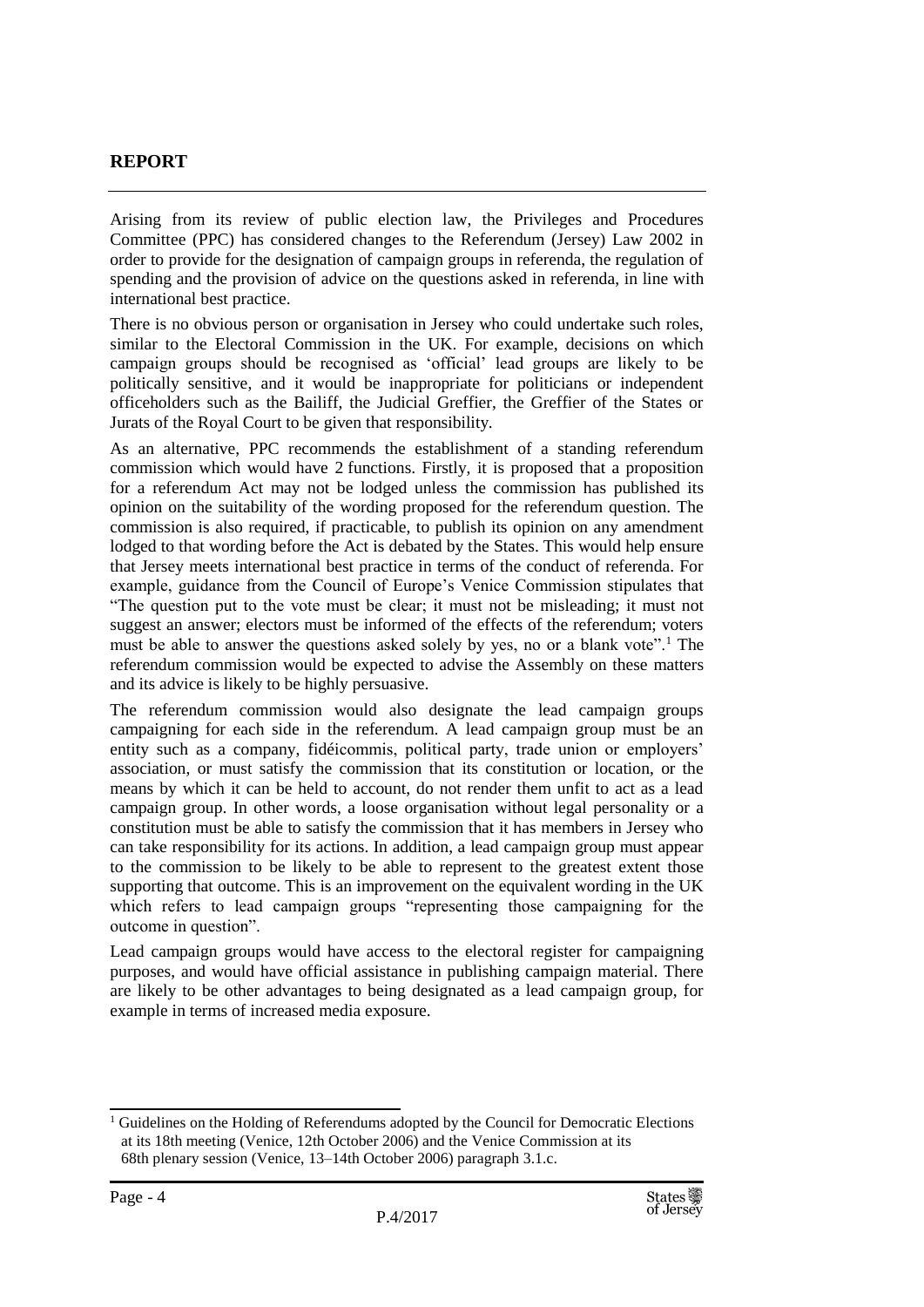Under the draft Law, lead campaign groups could spend more on a referendum campaign than other campaigners, adapting the provisions set out in the [Public](https://www.jerseylaw.je/laws/revised/Pages/16.580.aspx)  [Elections \(Expenditure and Donations\) \(Jersey\) Law 2014.](https://www.jerseylaw.je/laws/revised/Pages/16.580.aspx) Different provision could be made in a referendum Act.

It is proposed that the referendum commission should have 5 members and a quorum of 3. The members would be appointed by PPC (which must give the Assembly 2 weeks' notice of appointments), and the recruitment of commissioners would be overseen by the Jersey Appointments Commission. Commissioners would serve in an honorary capacity.

Due to the extent of the amendments to the Referendum (Jersey) Law 2002, the original statute is repealed and replaced by this draft Law. The opportunity has been taken to deal with problems in Article 2(1) of the existing Law, which has not kept up with changes to the franchise, such as the introduction of supplementary registers to allow for late registration before an election. As far as practicable, the provisions in relation to who can vote in a referendum mirror the current provisions of the Public Elections [\(Jersey\) Law 2002.](https://www.jerseylaw.je/laws/revised/Pages/16.600.aspx)

#### **Financial and manpower implications**

Referendum commissioners will not be paid but may receive expenses. As referenda are relatively infrequent, these should not be considerable and can be met from the States Assembly's budget. It is envisaged that the administrative work in support of the commission will be undertaken by the States Greffe using existing resources.

#### **Human Rights**

The notes on the human rights aspects of the draft Law in the **Appendix** have been prepared by the Law Officers' Department and are included for the information of States Members. They are not, and should not be taken as, legal advice.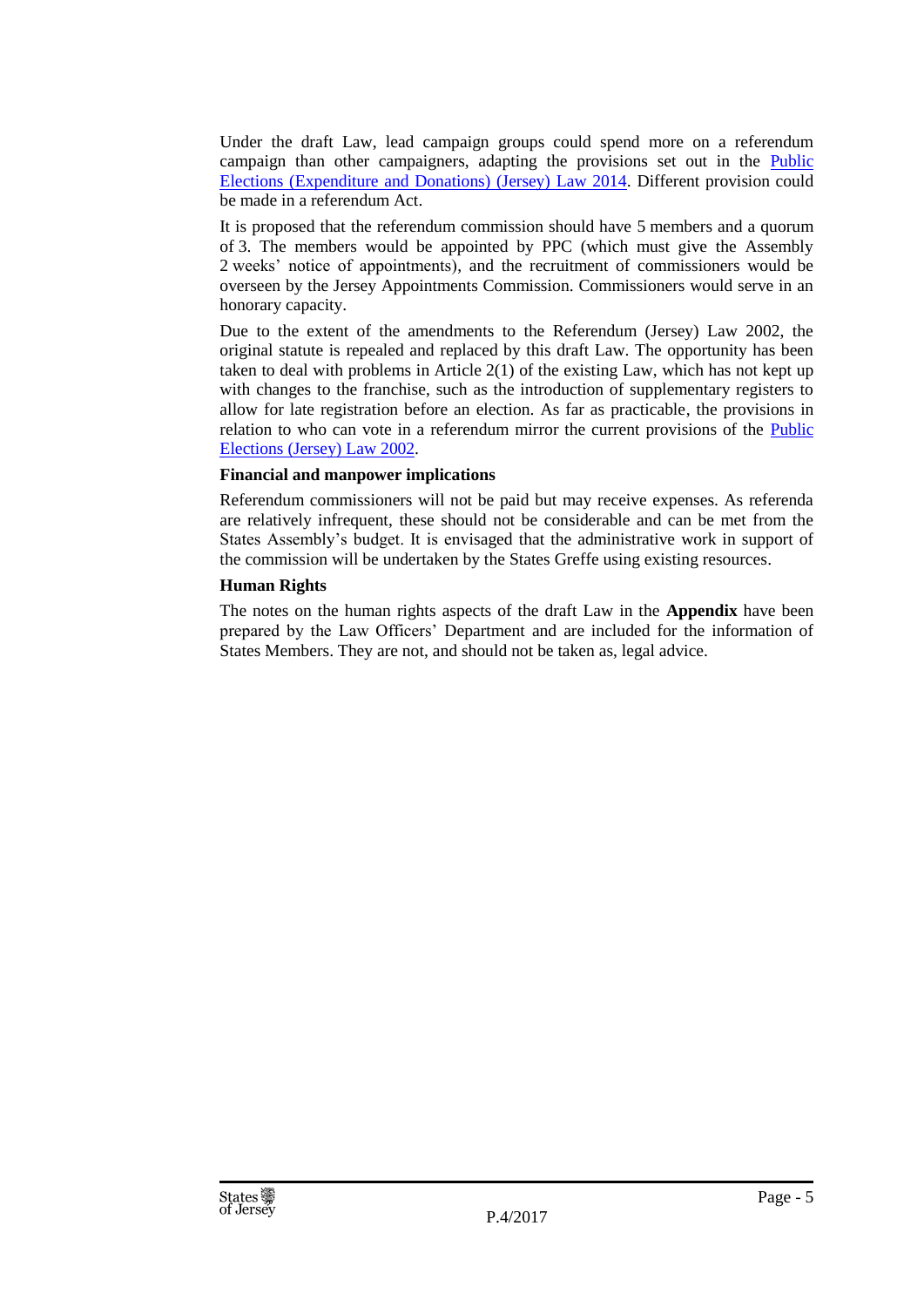#### **APPENDIX TO REPORT**

#### **Human Rights Notes on the Draft Referendum (Jersey) Law 201-**

These Notes have been prepared in respect of the Draft Referendum (Jersey) Law 201- (the "**draft Law**") by the Law Officers' Department. They summarise the principal human rights issues arising from the contents of the draft Law and explain why, in the Law Officers' opinion, the draft Law is compatible with the European Convention on Human Rights ("**ECHR**").

#### **These notes are included for the information of States Members. They are not, and should not be taken as, legal advice.**

Certain rights under the ECHR are potentially engaged by the provisions of the draft Law. Article 3 of the First Protocol of the ECHR ("**A3P1**") provides that –

*"The High Contracting Parties undertake to hold free elections at reasonable intervals by secret ballot, under conditions which will ensure the free expression of the opinion of the people in the choice of the legislature."*

Case law establishes that referendums do not fall within the scope of A3P1 because they are not "elections concerning the choice of the legislature" and, accordingly, that no right to vote in a referendum is derived from that Article. The draft Law will not, therefore, engage A3P1, since a referendum is a vote by the electorate on a particular question and is not an election of members of a legislature.

Article 10 of the ECHR provides that –

- *"1. Everyone has the right to freedom of expression. This right shall include freedom to hold opinions and to receive and impart information and ideas without interference by public authority and regardless of frontiers …*
- *2. The exercise of these freedoms, since it carries with it duties and responsibilities, may be subject to such formalities, conditions, restrictions or penalties as are prescribed by law and are necessary in a democratic society, in the interests of national security, territorial integrity or public safety, for the prevention of disorder or crime, for the protection of health or morals, for the protection of the reputation or rights of others, for preventing the disclosure of information received in confidence, or for maintaining the authority and impartiality of the judiciary."*

The draft Law will provide for restrictions on expenditure in a referendum and can engage the right in Article  $10(1)$  of the ECHR, but such interference can be justified by reference to Article 10(2) of the ECHR as it will be prescribed by law and proportionate in pursuit of a legitimate aim, including the promotion of fairness between competing candidates, preventing those with the finances to do so from dominating a campaign for a referendum at the expense of others with more limited funds.

Article 1 of the First Protocol to the ECHR ("**A1P1**") may also be engaged in respect of restrictions in the draft Law on those who would make anonymous donations, or which limit the level of donation or level of spending, and in respect of the provisions of the draft Law by which anonymous donations are to be forfeited by a campaign group and passed to the Treasurer of the States for the making of a gift to charity. A1P1 provides as follows –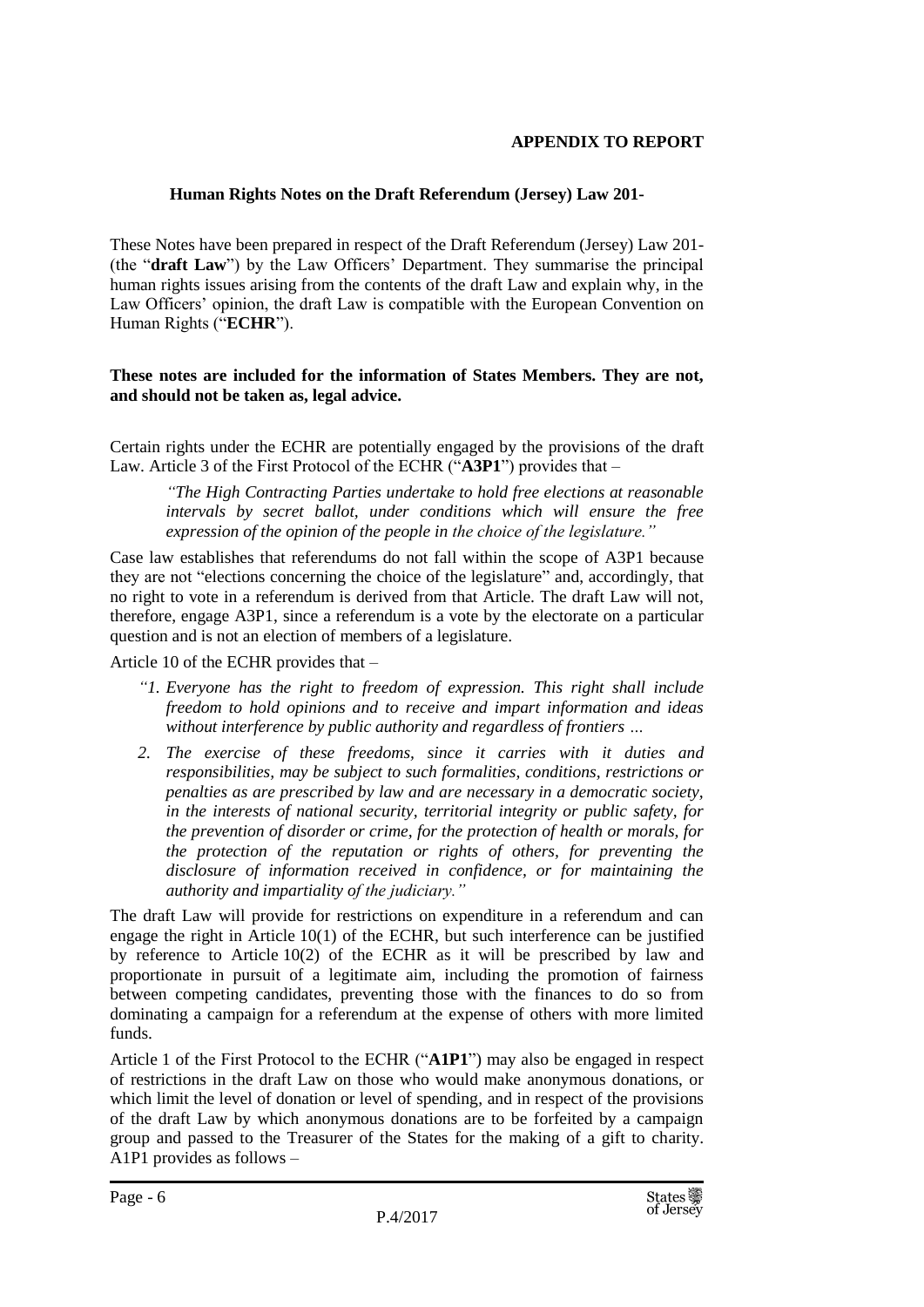- *"1. Every natural or legal person is entitled to the peaceful enjoyment of his possessions. No one shall be deprived of his possessions except in the public interest and subject to the conditions provided for by law and by the general principles of international law.*
- *2. The preceding provisions shall not, however, in any way impair the right of a State to enforce such laws as it deems necessary to control the use of property in accordance with the general interest or to secure the payment of taxes or other contributions or penalties."*

Although A1P1 is engaged, there is a legitimate aim in the protection of others, namely other campaigners and voters, and a broad purpose to ensure that only those with a direct and legitimate interest in the democratic process in Jersey are able to spend money to influence the outcome of the referendum, and to prevent those with the finances to do so from dominating a campaign for a referendum at the expense of others with more limited funds.

The draft Law provides for lead campaign groups to be given access to electoral registers and for the registers also to be available to the Judicial Greffier, the *Autorisés* and *Adjoints*. The collection and retention of data to establish personal identity, as well as any disclosure of this data by the provision of copies of the register, engages the rights under Article 8 ECHR, which provides as follows –

- *"1. Everyone has the right to respect for his private and family life, his home and his correspondence.*
- *2. There shall be no interference by a public authority with the exercise of this right except such as is in accordance with the law and is necessary in a democratic society in the interests of national security, public safety or the economic well-being of the country, for the prevention of disorder or crime, for the protection of health or morals, or for the protection of the rights and freedoms of others."*

Such data disclosure as is enabled by the draft Law pursues legitimate aims under Article 8(2) ECHR, principally to protect the rights of others by ensuring fairness at a referendum that uses the data. By allowing only certain persons access to the electoral registers, under safeguards, the provisions strike the right balance between the private life of electors and the public interest in running a fair poll.

Article 11 of the draft Law says that no court may entertain any proceedings for questioning the numbers of any ballot papers counted, or the answer given, in the referendum, and thus prevents access to a court for a person disputing the result. Case law has established that "proceedings concerning electoral disputes do not generally fall under Article 6", and consequently the draft Law does not engage Article 6(1) ECHR, which insofar as is relevant for this purpose provides as follows –

*"In the determination of his civil rights and obligations,… everyone is entitled to a fair and public hearing within a reasonable time by an independent and impartial tribunal established by law.".*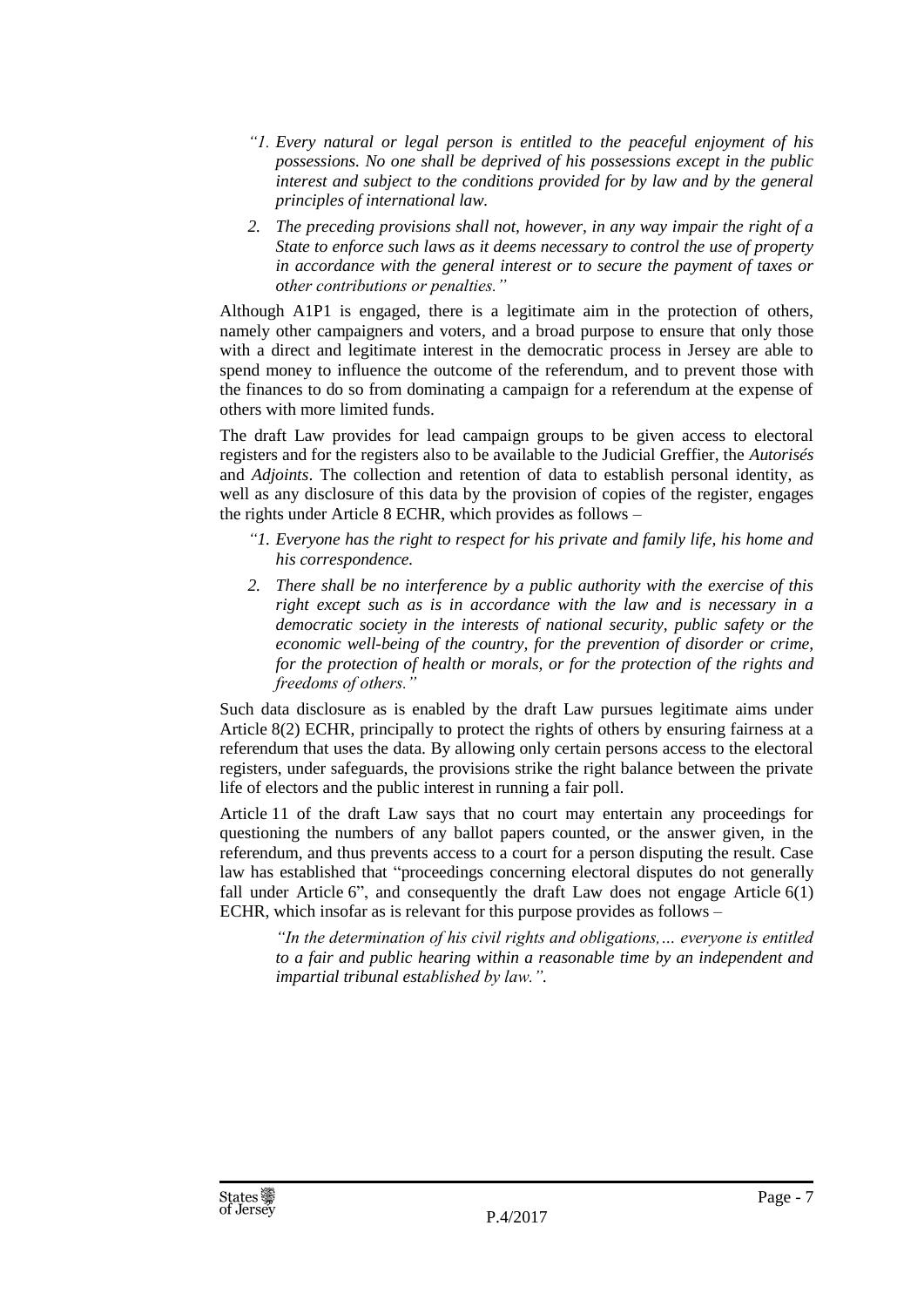## **Explanatory Note**

This Law repeals and replaces the Referendum (Jersey) Law 2002 (the "current Law"), in order to add provision for the establishment of a referendum commission (the "commission") to advise on wording of questions and to designate lead campaign groups, and to add provision regulating referendum campaign spending on lines similar to election campaign spending. This Law reproduces the provisions of the current Law (with new numbering), and adds the necessary provisions.

To allow time for designation of lead campaign groups, the referendum cannot be held sooner than 3 months after the Act resolving to hold it. In the simplest case there would be a "yes" or "no" question, with multiple applicants for lead campaign group on each side. The commission would appoint, for the "yes" side, the applicant group that was, out of all the applicants on that side, the most representative of those campaigning for the "yes" outcome. It would similarly appoint a group for the "no" side on the equivalent basis for that outcome. The commission would publish the details of the designated lead campaign group for each side, and those groups would then have access to the relevant electoral registers for the purpose of the referendum campaign, and would have campaign material published as in an election.

*Part 1* consists of *Article 1* which defines terms used in the Law.

*Part 2* provides for the referendum commission.

*Article 2* provides for the appointment of the referendum commission, and its general functions. The commission has 5 members, including a chairman (there is a quorum of 3 members – see note on *Article 3*). The members are appointed by the Privileges and Procedures Committee ("PPC"). PPC will agree the terms and conditions of the appointments with the appointees, which may include terms as to termination and as to expenses, but not remuneration. PPC can only appoint persons who have been recommended by a panel made up of the Greffier of the States, and 2 other panel members nominated by PPC. A person cannot be appointed as a commissioner if he or she is a States member or a paid officer or employee of the States or of a parish. PPC must give notice to the Assembly at least 2 weeks before making an appointment.

*Article* 3 provides for the functions and procedures of the commission. Its principal functions are to advise on the wording of the referendum question and to designate lead campaign groups (if it can do so – see note on *Article 7* below). But a referendum Act may confer supplementary functions on the commission in relation to a particular referendum. The commission can still perform its functions even if a commissioner post is vacant. Each commissioner has one vote, and there is a quorum of 3 commissioners. Otherwise the commission regulates its own procedure, subject to any provision made in a referendum Act for a particular referendum.

*Article 4* provides for the costs of the commission and of referendums. For the holding of a referendum it places the costs on the States, except for the costs of setting up in a parish, to mirror the effect of Article 15 of the Public Elections (Jersey) Law 2002 in a senatorial election. The States also fund the costs of operation of the commission, including the expenses of the commissioners (but no remuneration is payable – see note on *Article 2*). That includes the costs of appointment of commissioners and other costs that do not relate to a particular referendum. In relation to a particular referendum, the referendum Act may make alternative provision as to the costs of the referendum and the commission.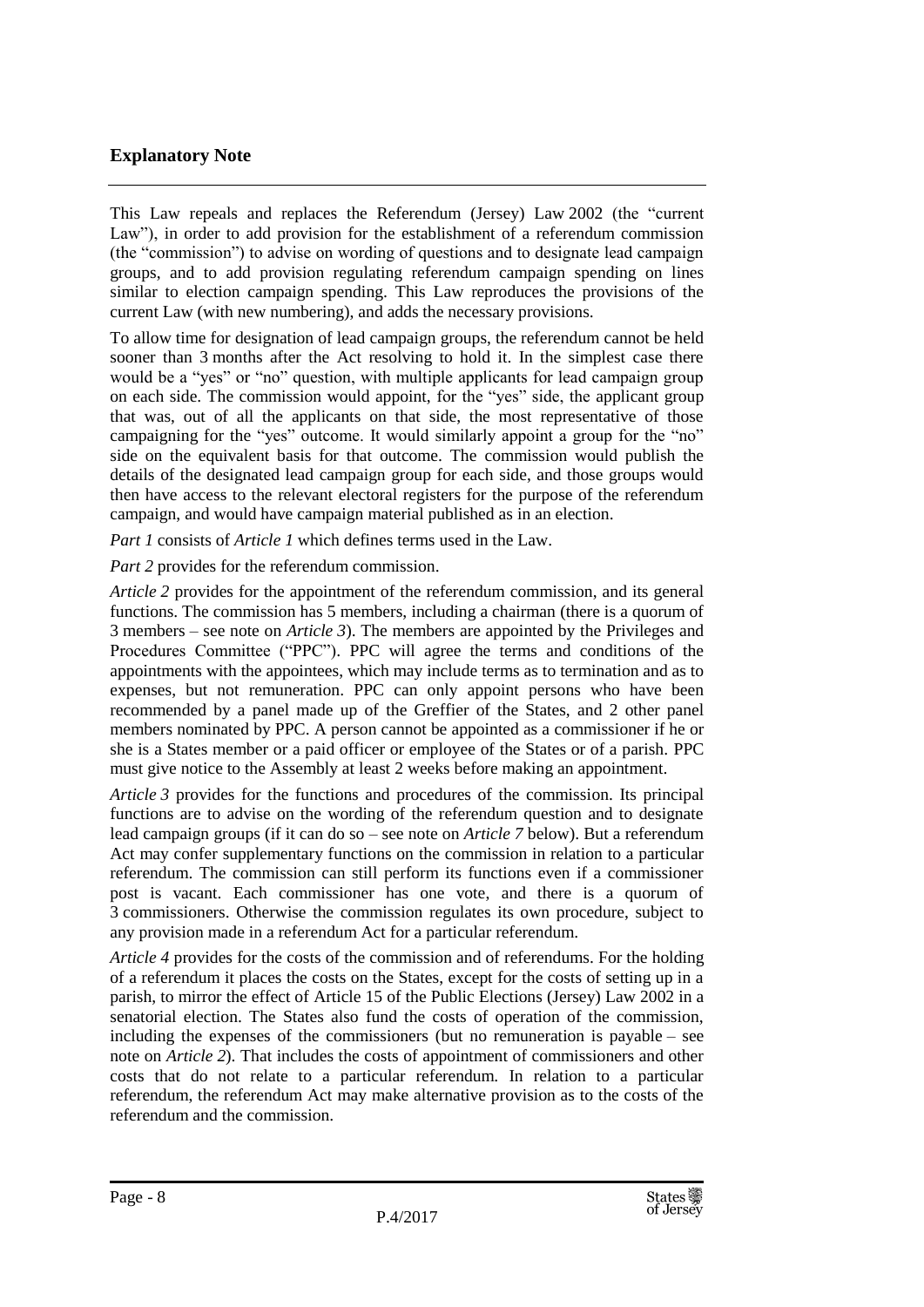*Article 5* excludes liability for acts or omissions in purported performance of functions under this Law or a referendum Act. The exclusion does not cover lead campaign groups, and related bodies. The exclusion does not apply if the act or omission was in bad faith, or was incompatible with a person's human rights.

*Part 3* deals with the conduct of a referendum.

*Article 6* provides for the Act that determines the holding of a referendum. This Article reproduces Article 1 of the current Law, with the following differences.

- (a) In paragraph (2)(a) it requires the date fixed for the holding of the referendum to be at least 3 months after the Act (to give time for the commission to designate the lead campaign groups).
- (b) In the new paragraphs (3) to (5) it requires the commission to be given the opportunity to publish its opinion on the proposed wording of the referendum question (including any proposed amendment to that wording).
- (c) In paragraph (6)(b) it makes express reference to the Public Elections (Jersey) Law 2002 as one of the election-related enactments that can be adapted by the Act to apply to the referendum.

*Article 7* provides for the commission to designate lead campaign groups. The commission must issue (and publish, to bring it to public attention) a notice inviting groups to apply for designation as the lead campaign group for each of the possible outcomes of the referendum. The invitation notice must specify how and when to make an application, and the information to accompany it.

For a group to be able to apply for designation it must be of a type listed in paragraphs (a) to (d) of the definition "group", or it must pass the test in paragraph (e) of that definition. The list covers companies, foundations, other bodies incorporated under or by an enactment (such as an incorporated fidéicommis), registered trade unions and employers' associations, registered political parties, and unincorporated fidéicommis. Other groups have to satisfy the commission that they are not rendered unfit to act as a lead campaign group by their constitution or location, or by the means by which they can be held to account. So for example, if a group is an unincorporated association with no written constitution, no members based in Jersey and no other links to Jersey by which it could be held to account for its activities, then it is unlikely that the commission could be satisfied that it was fit to be designated.

The commission cannot designate any lead campaign groups at all for the referendum unless it can do so in compliance with the criteria set out in paragraph (6)(a) to (d).

- (a) Even if only one group applies in respect of an outcome, it cannot be designated unless the commission considers it appears likely to be able to represent adequately those supporting that outcome (and a group cannot claim to pass that test just on the strength of having passed the separate prior test of fitness in the definition "group" – see above). If more than one applicant group passes this adequacy test in respect of the same outcome, the commission must appoint the one appearing likely to be able to represent to the greatest extent those supporting that outcome.
- (b) No outcome is to be left without a lead campaign group.
- (c) Only one lead campaign group is to be designated for each outcome.
- (d) Each lead campaign group is to be designated for only one outcome. But if there are more than 2 possible outcomes, the referendum Act may make special provision to the contrary, or the commission may decide to designate one group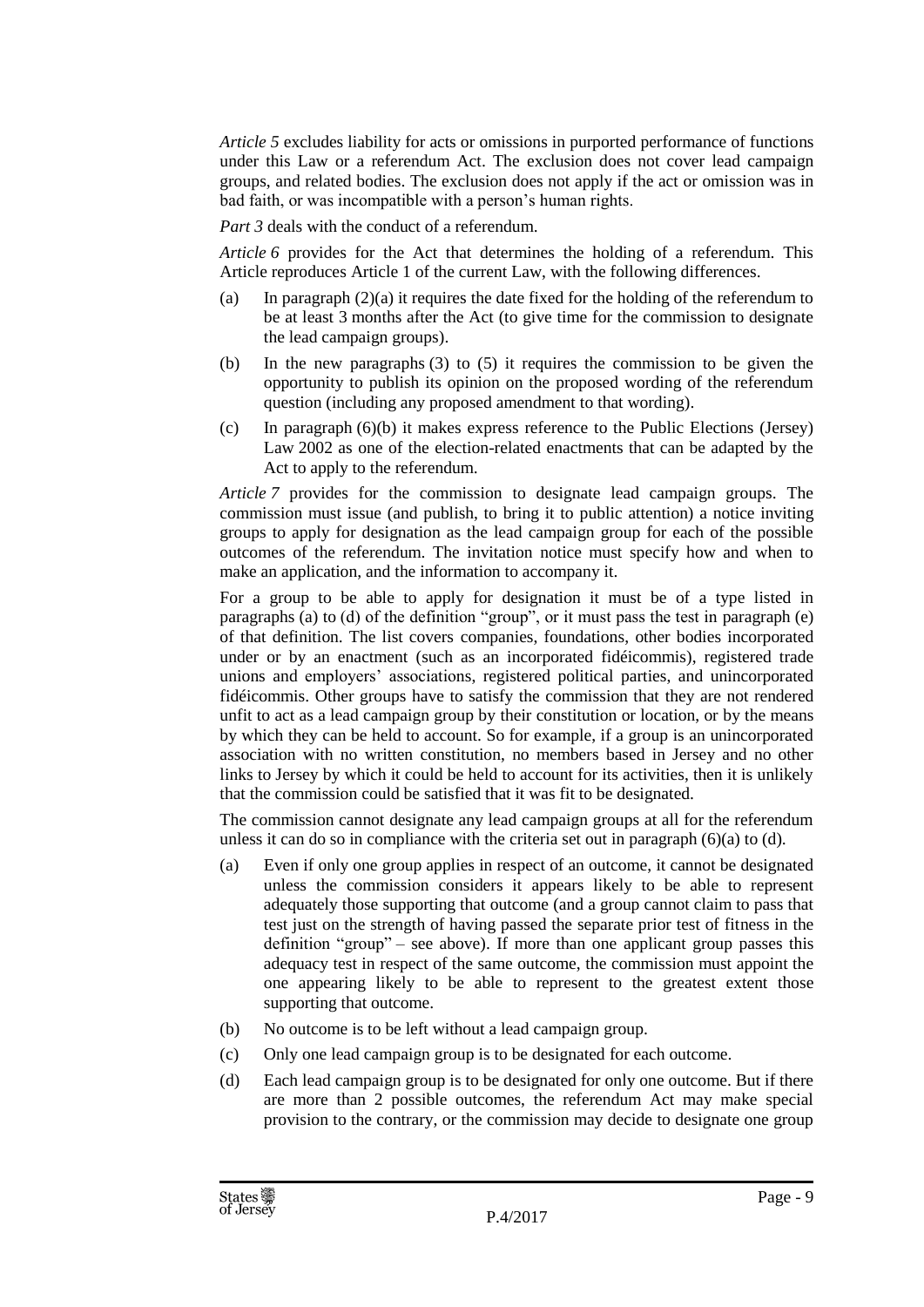for more than one of the outcomes if those outcomes are sufficiently similar. In any case the same group cannot be designated for all of the possible outcomes.

If the commission designates lead campaign groups, it must publish information as to which group it has designated for each outcome.

Designation has only 3 legal effects as such, namely to require the commission to publish the group's campaign material (see notes on *Article 8* below), to require the parishes to give the group access to the electoral registers (see notes on *Article 8* below), and to set a higher limit for the group's referendum expenses than that for other campaigners (see notes on *Articles 14* and *15* below).

*Article 8* requires the commission to make arrangements for publication of campaign material provided by each lead campaign group. The provisions reflect those in Article 17 of the Public Elections (Expenditure and Donations) (Jersey) Law 2014 in relation to candidates' election material. The commission must make the arrangements, which must be equally available to all of the lead campaign groups. The commission can specify the format, length, size and closing date for submission of material, which must include at least a summary of the group's case for the relevant outcome in the referendum. Only the author of the material can be liable for its publication (and see notes above on exclusion of liability under *Article 5*).

*Article 9* makes new provision for the relevant parish officials to make copies of the electoral registers available to the lead campaign groups free of charge. If the referendum is on the same day as an ordinary election, and the referendum Act provides that the same people are eligible to vote in both the election and the referendum, then the copies are to be made available to lead campaign groups on the same occasions as to candidates in the elections. If the referendum is not linked to an election, two copies must be provided – one as at the date of designation of the lead campaign groups and one as at 7 days before the referendum day (the last day on which voters can register – see notes on *Article 10* below). A lead campaign group, like any member of the public, may also inspect an electoral register at a parish hall or library during office hours, under Article 11(1) or (3) of the Public Elections (Jersey) Law 2002.

*Article 10* provides for the persons entitled to vote in the referendum. This Article is adapted from Article 2 of the current Law, under which, if the referendum is on an election day, the referendum Act can provide that eligibility is the same for both votes (now in paragraph (3) of this Article), and otherwise eligibility depends on the person's name being on the register kept for elections (now in paragraph (1)(a) of this Article).

The opportunity has also been taken to deal with problems in Article  $2(1)$  of the current Law, which has not kept up with the legislation on elections (in cases where the referendum is not held on an election day).

(a) The current Law provides the person's name must be on the register at least 21 days before the referendum. That was based on Article 12 of the Public Elections (Jersey) Law 2002, under which the latest date for registration is the day before the nomination meeting for an election. However, Article 9A was added to that Law, requiring a "supplementary electoral register" to be set up, to allow late registration up to the seventh day before the election. The introductory words of paragraph (1) of this Article reproduce the effect of this, without requiring separate registers to be set up (when no election is being held), by setting the seventh day before the referendum as the last date by which the person's name must have been entered on the main electoral register.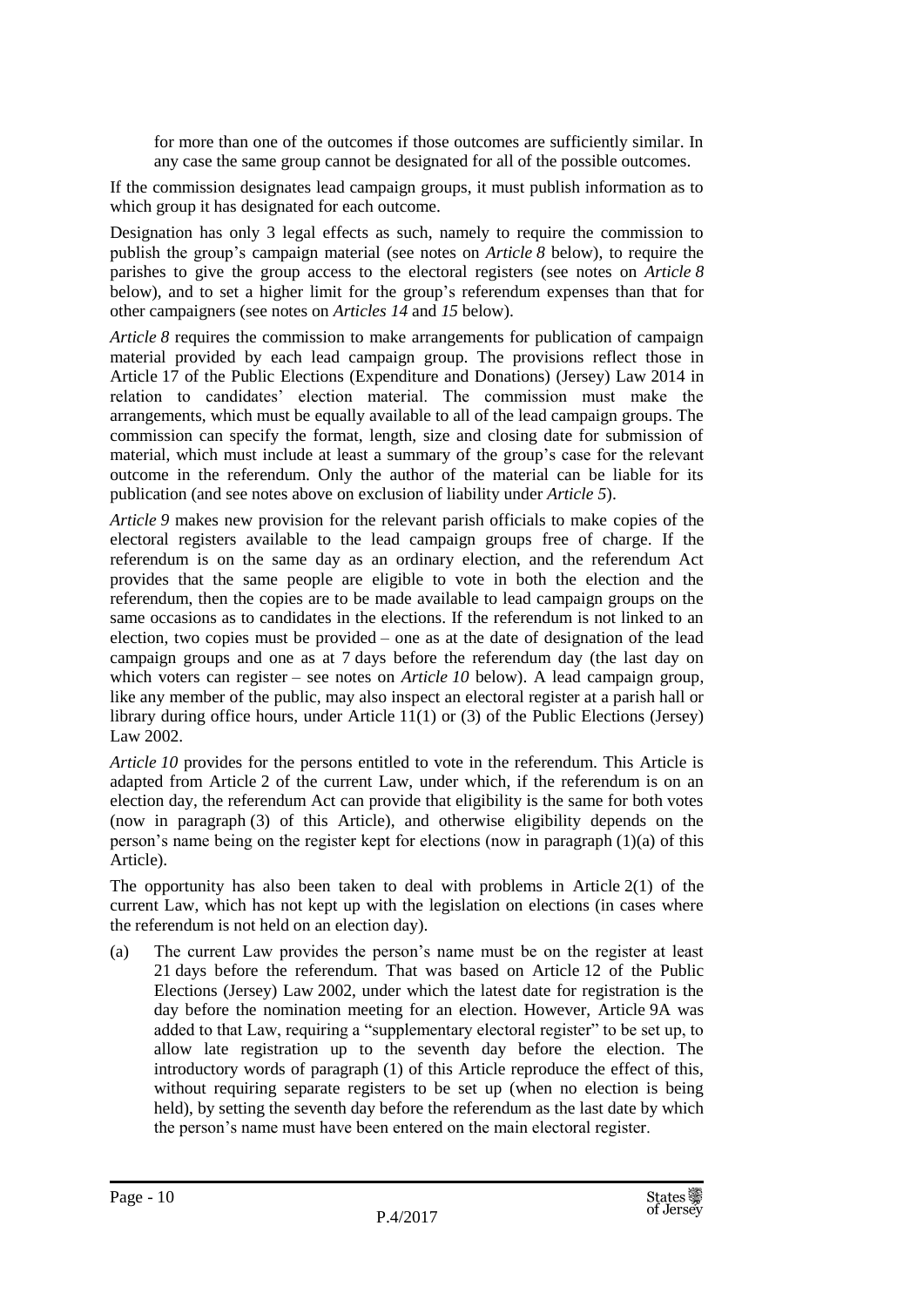- (b) Paragraph (1)(a) of this Article reflects the current Law in making eligibility to vote in the referendum depend on appearing on the electoral register. However, eligibility to vote in an election no longer tallies exactly with appearing on the register. Under the Public Elections (Jersey) Law 2002, as subsequently amended, voters can ask not to appear on the register if there is a significant risk or threat of personal harm, and can apply to vote if left off the register by administrative error. Also those who are too young, or who have recently moved, can appear on the register (but not yet vote) in anticipation of reaching the required age or residence period. Paragraphs  $(1)(b)$ ,  $(1)(c)$  and  $(2)$  of this Article therefore ensure (even when no election is being held) that the right to vote in the referendum matches the right to vote in an election in those cases.
- (c) Provision is also now made in the Public Elections (Jersey) Law 2002 for voting at polling stations, by postal vote and by pre-poll vote, with different rules as to the type of voting in the different cases where the person is left off the register. Paragraph (4) of this Article therefore ensures that the referendum Act can provide for the manner in which votes may be cast, to cater for such cases (and to cater for when a person's name must appear on the register if they are to be able to vote by pre-poll or postal vote sooner than 7 days before the referendum day).

*Article 11* reproduces Article 3 of the current Law without change. It prohibits legal proceedings questioning the numbers of ballot papers counted, or the answer given, in a referendum.

*Part* 4 provides for limits on campaign spending in a referendum. Its provisions are adapted from those of the Public Elections (Expenditure and Donations) (Jersey) Law 2014 (the "2014 Law"), and can be further adapted by a referendum Act in relation to a particular referendum.

*Article 12* and the *Schedule* contain interpretation provisions for this Part, adapted from Articles 3 and 9 of and the Schedule to the 2014 Law, as that Law applies to a senatorial election. A referendum Act can substitute other definitions in relation to a particular referendum. A lead campaign group is the equivalent of a candidate in the 2014 Law (and referendum expenses are the equivalent of election expenses), and the concept of a "third party" is adapted from that Law, while the term "campaigner" is introduced to cover both lead campaign groups and third parties. Rules relating to assessment of donations are also adapted from the 2014 Law to fit the context of a referendum.

*Article 13* provides for the application of the rules on campaign spending, and allows for alternative provision to be made in relation to a particular referendum by its referendum Act. *Part 4* applies except as far as a referendum Act provides otherwise. The Act can disapply the whole Part where controls over expenses are not warranted at all for that referendum, can disapply just the cap on expenses and leave the provisions on declaration of expenses in place, or can replace the whole of the Part with different provisions still resulting in an effect appropriately similar to that of the 2014 Law. The Act can also provide for whether, and under what conditions, the States can or cannot incur expenses to promote one outcome in the particular referendum (as opposed to providing services on the same terms to each side – see paragraph 8 of the Schedule).

*Article 14* restricts a lead campaign group's referendum expenses, adapting Article 4 of the 2014 Law as it applies to senatorial elections, setting the cap at £2,800 plus 11 pence per voter. A referendum Act can vary those figures. As under the 2014 Law, it is an offence, carrying an unlimited fine, to exceed the limit. There is a defence of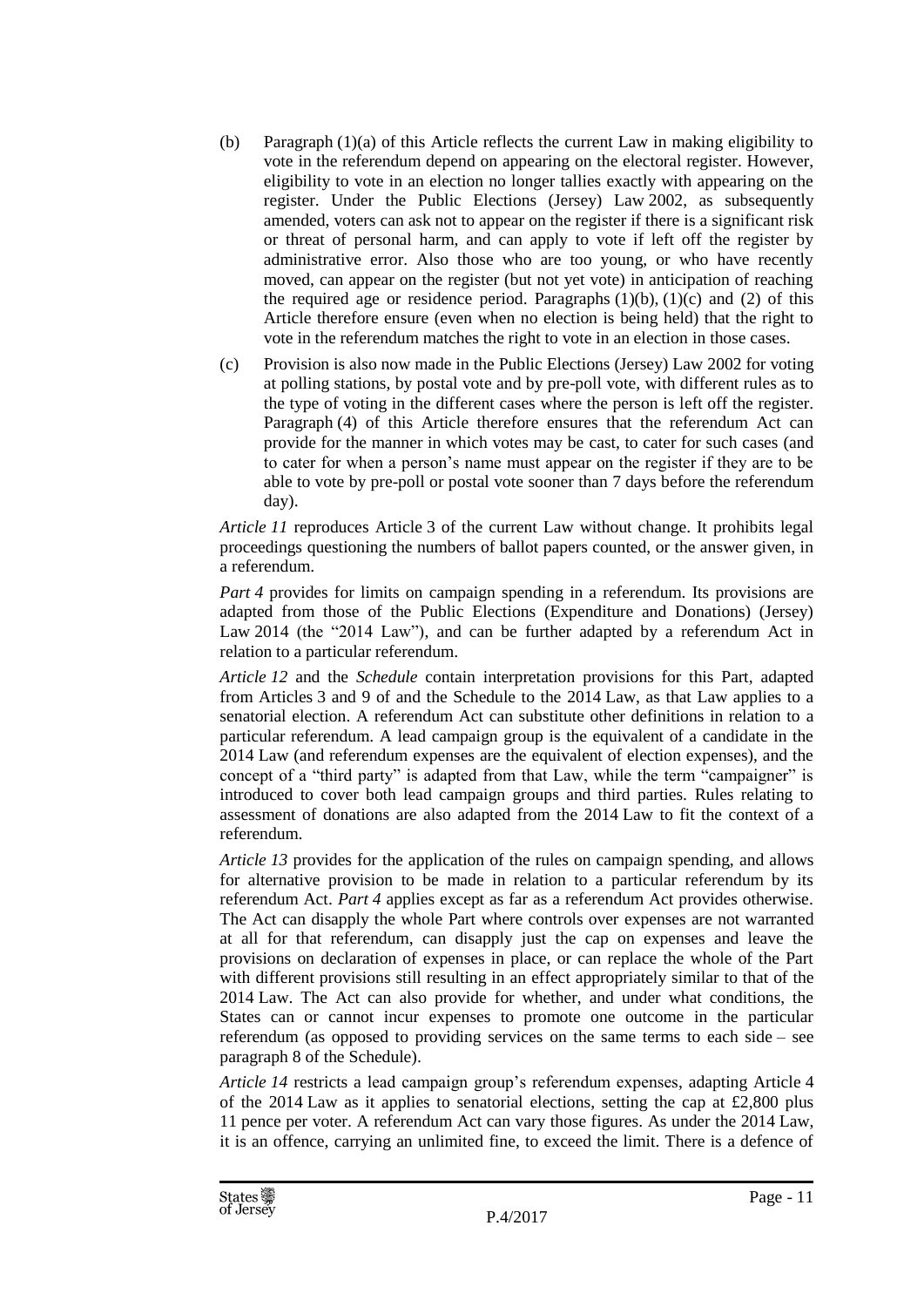having taken all reasonable steps to avoid the offence (adapted from Article 15(1) of the 2014 Law).

*Article 15* restricts a third party's referendum expenses, adapting Article 10 of the 2014 Law as it applies to senatorial elections, setting the cap at half of that for a lead campaign group. As under the 2014 Law, it is an offence, carrying an unlimited fine, to exceed the limit. Again there is a defence of having taken all reasonable steps to avoid the offence (adapted from Article 15(1) of the 2014 Law).

*Article 16* prohibits campaigners from keeping anonymous donations (adapting Articles 5 and 11 of the 2014 Law). The campaigner must send the anonymous donation to the Treasurer of the States, who must make arrangements for it to be distributed to local charities. As under the 2014 Law, it is an offence, carrying an unlimited fine, to fail to pass the donation to the Treasurer, subject to a defence of reasonable excuse (adapted from Article 15(2) of the 2014 Law).

*Article 17* requires a campaigner to make a declaration of expenses and donations, on the appropriate form, to the Judicial Greffier (or to another officer specified in the Act, if the referendum is not held on the same day as an election) within 15 working days after the referendum (adapting Articles 6 and 12 of the 2014 Law). As under the 2014 Law, a third party is not required to make a declaration if its spending is less than £600, and a donor's name need only be given if the aggregate of that donor's donations exceeds £120. As under the 2014 Law, it is an offence, carrying an unlimited fine, to fail to make the declaration (subject to a defence of reasonable excuse, adapted from Article 15(2) of the 2014 Law) or to make a false declaration. A referendum Act can alter the monetary threshold above which the requirement to declare the name of a donor arises, or the period within which a campaigner must make a declaration following a referendum or must give notification of a variation in a declaration.

*Article 18* empowers the Judicial Greffier (or other responsible officer specified in the Act) to require a campaigner to produce proof of the referendum expenses (adapting Articles 7 and 13 of the 2014 Law). As under the 2014 Law, it is an offence, carrying an unlimited fine, to fail to produce the proof, subject to a defence of reasonable excuse (adapted from Article 15(2) of the 2014 Law).

*Article 19* adapts Article 8 of the 2014 Law. Because a lead campaign group's referendum expenses include expenses incurred with the group's express or implied consent, a person who incurs or pays expenses on the group's behalf must provide the group with the information that it will need to complete the declaration of expenses. As under the 2014 Law, it is an offence, carrying an unlimited fine, to fail to comply with this duty, subject to a defence of reasonable excuse (adapted from Article 15(2) of the 2014 Law).

*Article 20* adapts Articles 16 and 14(2) of the 2014 Law. The expenses documents must be made available for public inspection. The Judicial Greffier (or other responsible officer specified in the Act) must pass an expenses declaration or document to the Attorney General if a relevant offence may have been committed.

*Article 21* imposes a limitation period of 12 months after the referendum for prosecution for offences under this Part, adapting Article 14(1) of the 2014 Law.

*Part 5* contains miscellaneous and final provisions.

*Article 22* provides for the criminal liability of officers and others where offences under this Law are committed by bodies corporate and others.

*Article 23* repeals the Referendum (Jersey) Law 2002, which this Law replaces.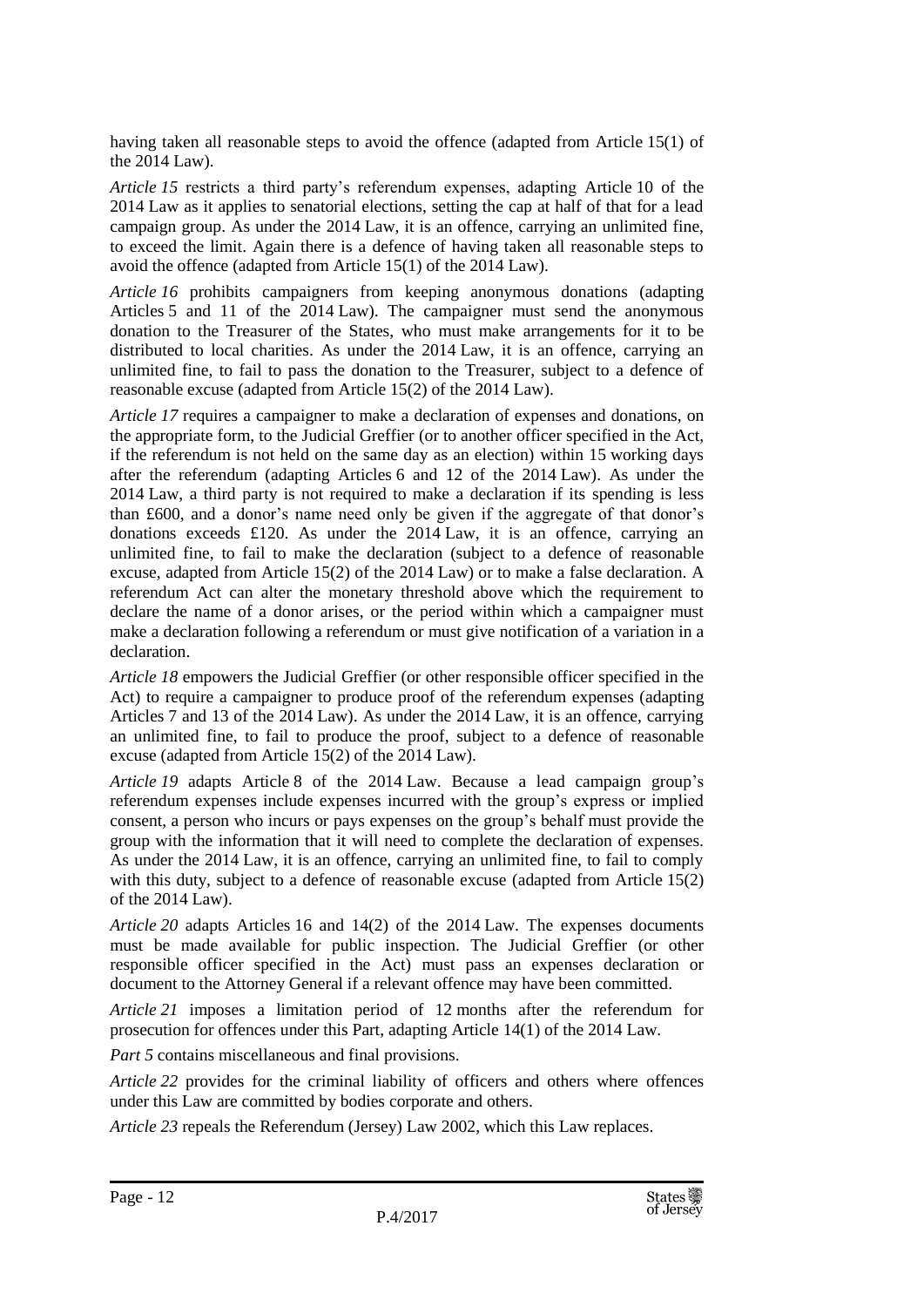*Article 24* names this Law and would bring it into force on the day after its registration by the Royal Court.

*The Schedule* defines terms, including "third party", "referendum expenses" and "donation" for the purpose of *Part 4* (see notes on that Part above).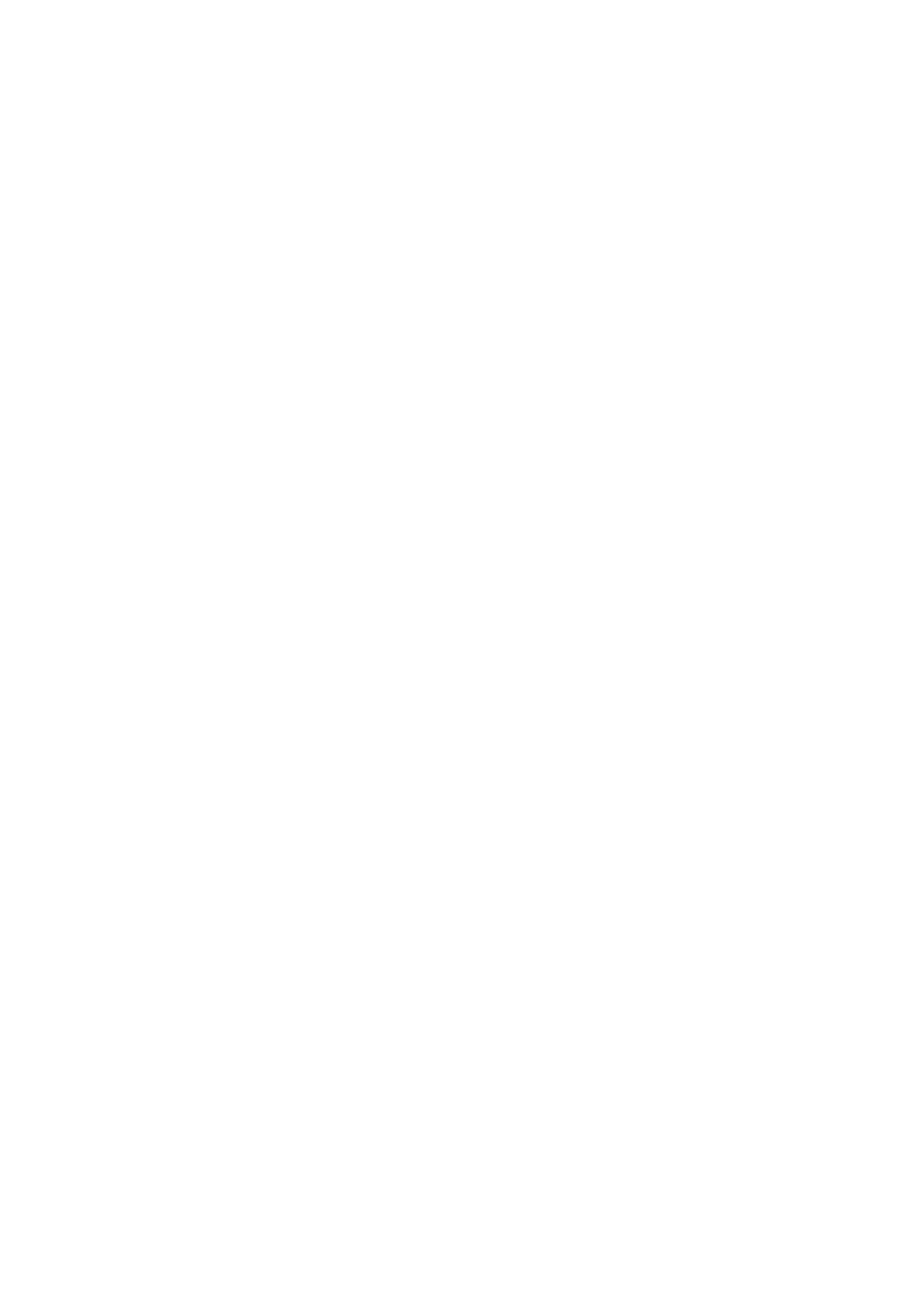

## **DRAFT REFERENDUM (JERSEY) LAW 201-**

| <b>Arrangement</b>           |                                                                     |    |
|------------------------------|---------------------------------------------------------------------|----|
| <b>Article</b>               |                                                                     |    |
| PART <sub>1</sub>            |                                                                     | 17 |
| <b>INTERPRETATION</b>        |                                                                     | 17 |
| 1                            |                                                                     |    |
| PART <sub>2</sub>            |                                                                     | 18 |
| REFERENDUM COMMISSION        |                                                                     | 18 |
| 2                            |                                                                     |    |
| 3                            |                                                                     |    |
| 4                            |                                                                     |    |
| 5                            |                                                                     |    |
| PART <sub>3</sub>            |                                                                     | 19 |
| <b>CONDUCT OF REFERENDUM</b> |                                                                     | 19 |
| 6                            |                                                                     |    |
| 7                            |                                                                     |    |
| 8                            |                                                                     |    |
| 9                            | Lead campaign groups to be given access to electoral registers 22   |    |
| 10                           |                                                                     |    |
| 11                           |                                                                     |    |
| PART <sub>4</sub>            |                                                                     | 24 |
|                              | <b>CAMPAIGN SPENDING</b>                                            | 24 |
| 12                           |                                                                     |    |
| 13                           | Application of this Part and power to make other provision by Act24 |    |
| 14                           | Restriction on lead campaign group's referendum expenses 25         |    |
| 15                           |                                                                     |    |
| 16                           | Prohibition of campaigner keeping anonymous donation26              |    |
| 17                           | Requirement for campaigner to make declaration following            |    |
|                              |                                                                     |    |
| 18                           |                                                                     |    |
| 19                           | Requirement to provide information and documents to lead campaign   |    |
|                              |                                                                     |    |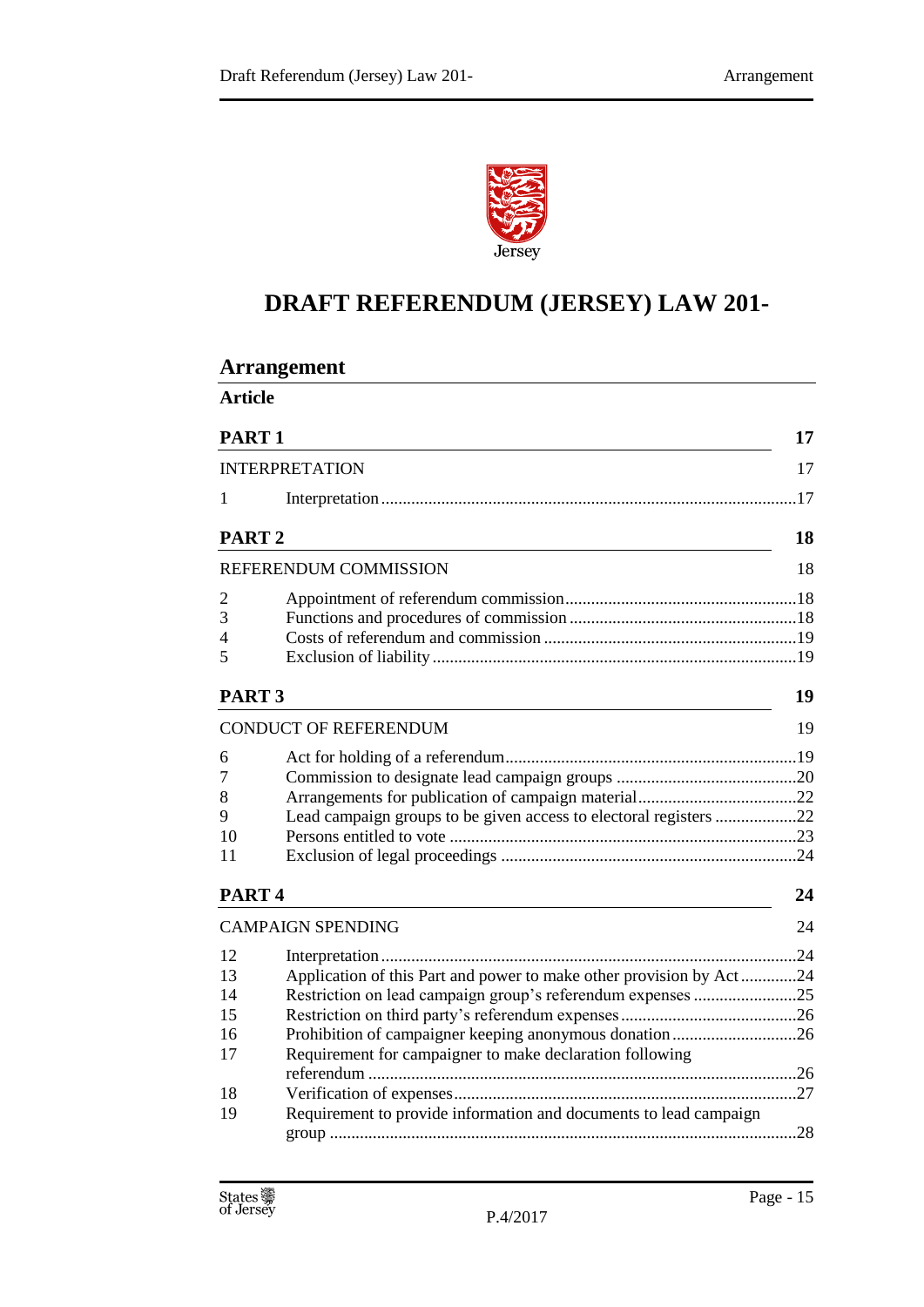| -20                     |  |    |
|-------------------------|--|----|
| 21                      |  |    |
| PART 5                  |  | 28 |
| MISCELLANEOUS AND FINAL |  | 28 |
| 22                      |  |    |
| 23                      |  |    |
| 24                      |  |    |

## **[SCHEDULE](#page-29-0) 30**

|                | THIRD PARTIES, REFERENDUM EXPENSES, DONATIONS AND OTHER            |    |
|----------------|--------------------------------------------------------------------|----|
|                | TERMS DEFINED FOR THE PURPOSE OF PART 4                            | 30 |
| -1             |                                                                    |    |
| 2              |                                                                    |    |
| 3              |                                                                    |    |
| $\overline{4}$ |                                                                    |    |
| 5              |                                                                    |    |
| 6              | Value attributable to donation of loans, goods or services 32      |    |
| 7              |                                                                    |    |
| 8              | Donation: exception for services provided on equal terms by or for |    |
|                |                                                                    |    |
| 9              | Donation: exception for services of individual volunteers 33       |    |
| -10            |                                                                    |    |
| -11            |                                                                    |    |
|                |                                                                    |    |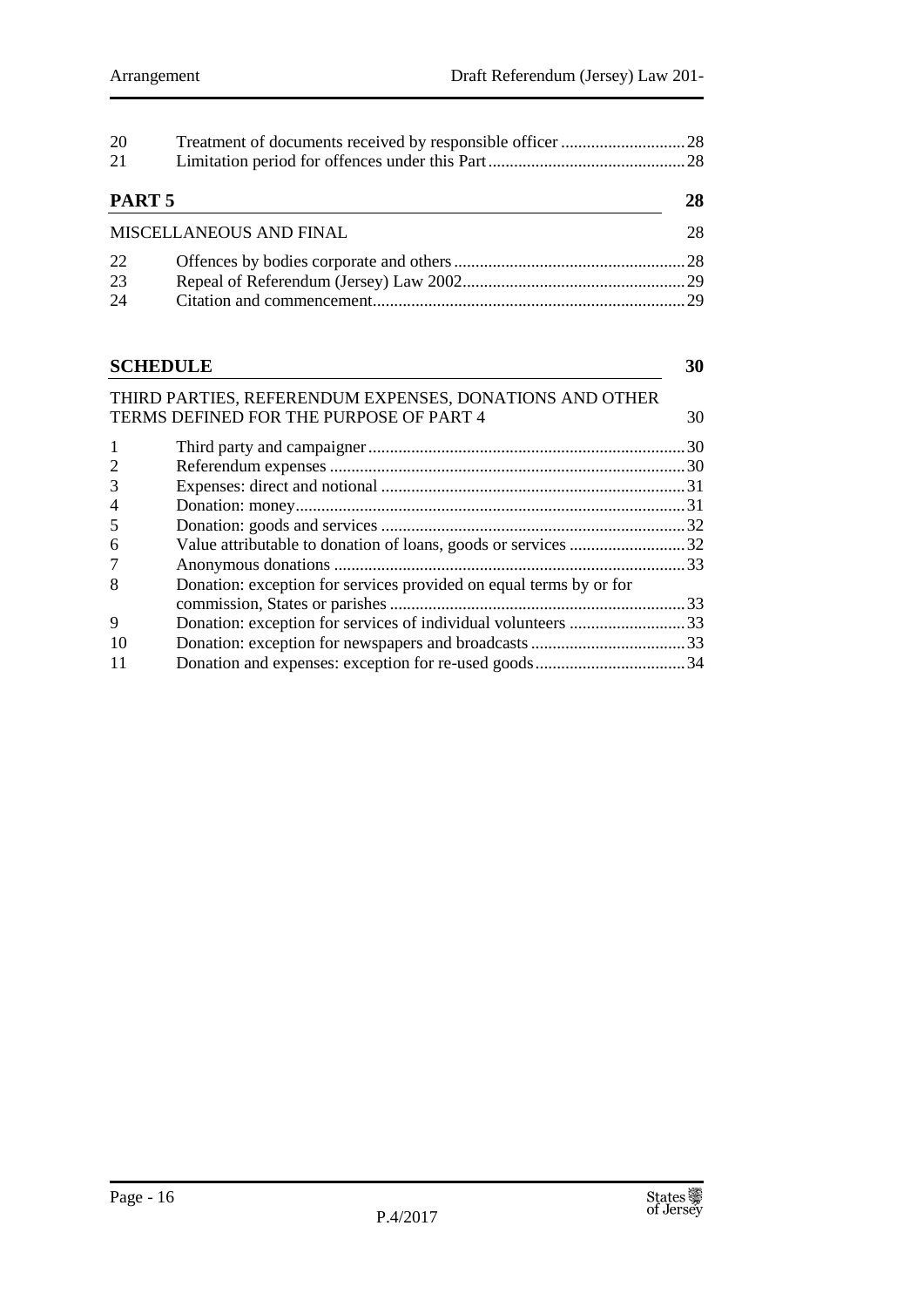

## **DRAFT REFERENDUM (JERSEY) LAW 201-**

**A LAW** to provide for the holding of referendums, for the establishment of a commission to advise on referendum questions and designate lead campaign groups, for the control of referendum expenses, and for related purposes

| Adopted by the States                         | [date to be inserted] |
|-----------------------------------------------|-----------------------|
| Sanctioned by Order of Her Majesty in Council | [date to be inserted] |
| Registered by the Royal Court                 | [date to be inserted] |

<span id="page-16-0"></span>**THE STATES**, subject to the sanction of Her Most Excellent Majesty in Council, have adopted the following Law –

## **PART 1**

## INTERPRETATION

## <span id="page-16-2"></span><span id="page-16-1"></span>**1 Interpretation**

In this Law, unless the context otherwise requires –

"commission" means the commission appointed under Article 2;

"commissioner" means a member of the commission (including the chairman);

"electoral register" means an electoral register kept under the Public Elections Law;

"lead campaign group" means a lead campaign group designated under Article 7 in relation to a referendum;

"Public Elections Law" means the Public Elections (Jersey) Law 2002<sup>1</sup> ;

"referendum Act" means an Act under Article 6 resolving to hold a referendum;

"responsible officer" has the meaning given by Article 17.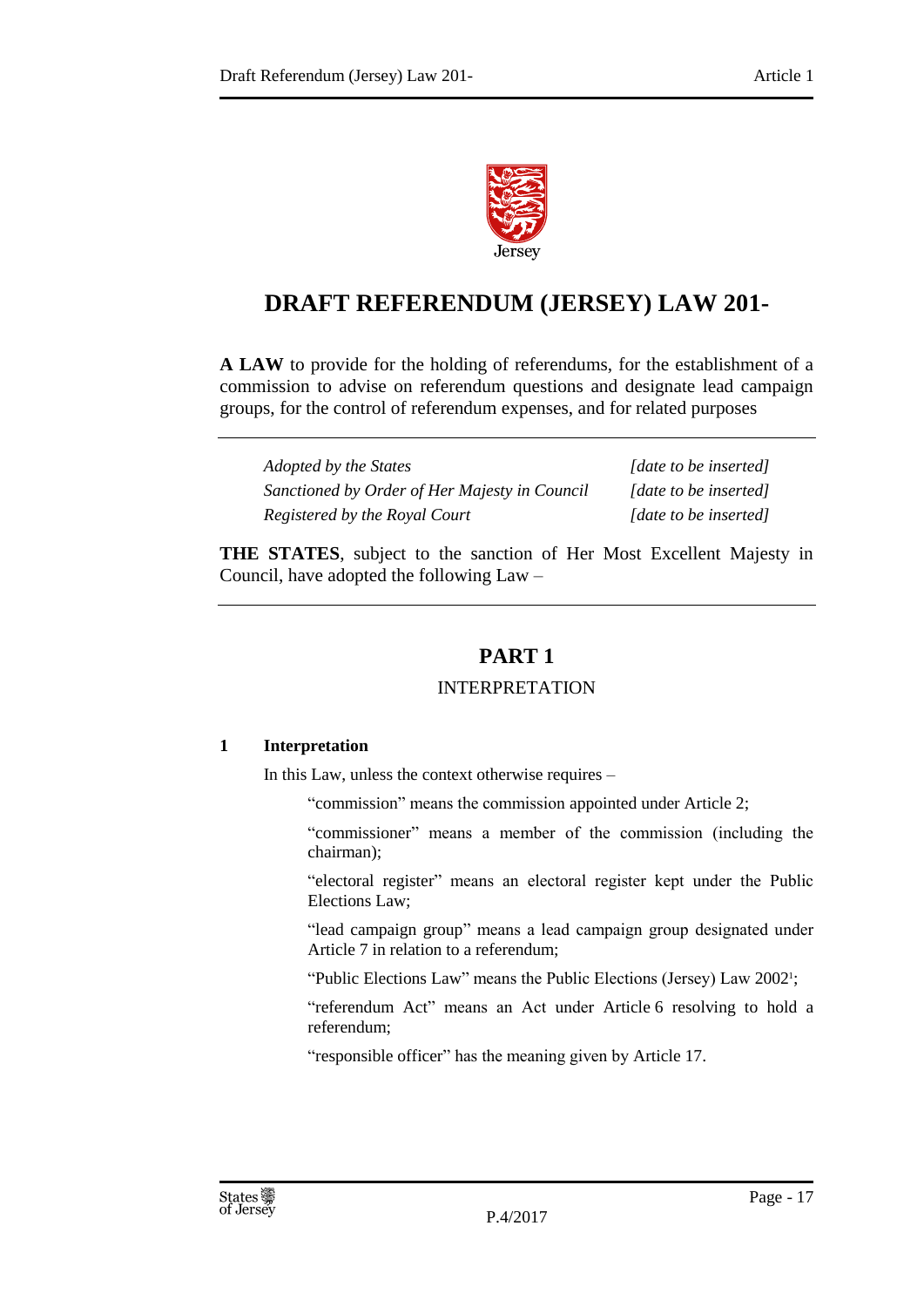## **PART 2**

#### REFERENDUM COMMISSION

#### <span id="page-17-2"></span><span id="page-17-1"></span><span id="page-17-0"></span>**2 Appointment of referendum commission**

- (1) A referendum commission is to be appointed.
- (2) The commission is to consist of  $-$ 
	- (a) a chairman; and
	- (b) 4 other commissioners,

appointed under paragraph (3).

- (3) The chairman and each of the other commissioners are to be appointed
	- (a) by the Privileges and Procedures Committee established under Article 48(2) of the States of Jersey Law 2005 (the "PPC");
	- (b) for no more than 5 years in the first instance, renewable to a total of no more than 10 years; and
	- (c) on such other terms and conditions, including as to termination of service and as to expenses, but not including remuneration, as may be agreed between the PPC and the person appointed.
- (4) The PPC must not appoint a person unless that person has been recommended to the PPC by a panel comprising –
	- (a) the Greffier of the States; and
	- (b) 2 other persons nominated by the PPC.
- (5) The PPC must not appoint a person if that person
	- (a) is a member of the States;
	- (b) holds any paid office or employment in the service of the States or of any administration of the States; or
	- (c) holds any paid office or employment in the service of a parochial authority.
- (6) The PPC must, at least 2 weeks before making an appointment, present to the States a notice of the PPC's intention to make the appointment.

#### <span id="page-17-3"></span>**3 Functions and procedures of commission**

- (1) The principal functions of the commission are
	- (a) to consider and give an opinion on the wording of a proposed referendum question, and of an amendment to such a question, for the purposes of Article  $6(3)$  and  $(5)$ ; and
	- (b) to designate the lead campaign groups in relation to a referendum.
- (2) A referendum Act may confer supplementary functions on the commission for the purpose of the referendum to which that Act relates.
- (3) The performance of the functions of the commission is not affected by any vacancy in its membership.
- (4) Each commissioner has one vote.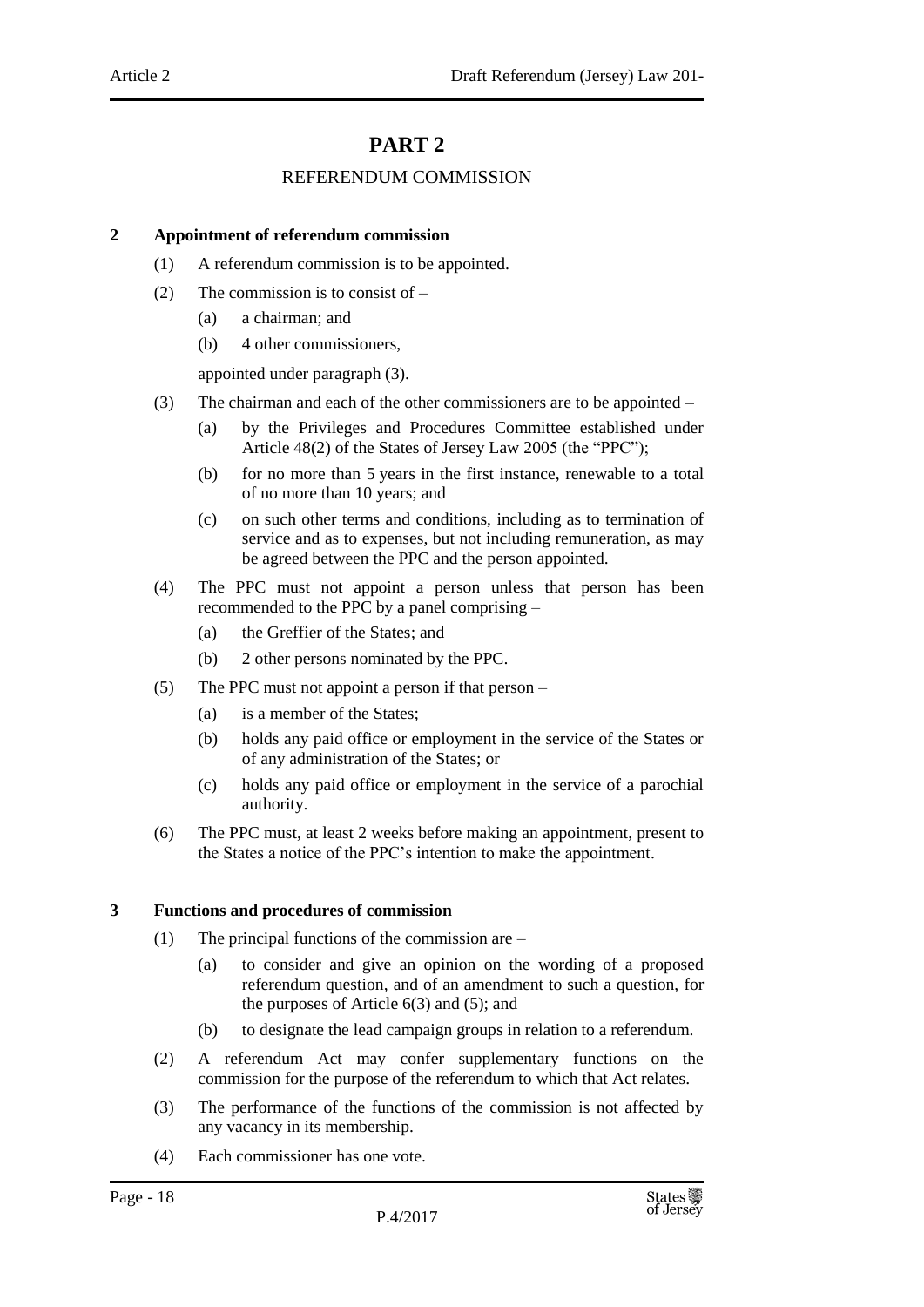- (5) The quorum for a meeting of the commission is 3 members.
- (6) Except as otherwise provided by this Law or by the referendum Act, the commission may regulate its own procedure.

#### <span id="page-18-0"></span>**4 Costs of referendum and commission**

- (1) This Article applies to the extent that a referendum Act does not prescribe otherwise in relation to a particular referendum.
- (2) The following costs are to be met by the States
	- (a) the costs of the holding of the referendum, subject to paragraph (3);
	- (b) the costs of the operation of the commission; and
	- (c) the payment of the expenses of the commissioners.
- (3) The costs of setting up in a parish, incurred for the holding of the referendum in that parish, are to be met by that parish.

## <span id="page-18-1"></span>**5 Exclusion of liability**

- (1) A person is not liable in damages for any act in the performance or purported performance of a function of that person under –
	- (a) this Law; or
	- (b) a referendum Act.
- (2) Paragraph (1) does not apply to a person who is
	- (a) a lead campaign group;
	- (b) an applicant group, within the meaning of Article 7;
	- (c) a third party, within the meaning of the Schedule;
	- (d) a person who is a member of, or is acting on behalf of, such a lead campaign group, applicant group or third party;
	- (e) any other person on whom a duty is imposed by Article 19, in respect of the performance of that duty.
- <span id="page-18-2"></span>(3) Paragraph (1) does not apply –
	- (a) if it is shown that the act was in bad faith; or
	- (b) so as to prevent an award of damages made in respect of an act on the ground that the act was unlawful as a result of Article  $7(1)$  of the Human Rights (Jersey) Law 2000<sup>2</sup>.

## **PART 3**

## CONDUCT OF REFERENDUM

#### <span id="page-18-4"></span><span id="page-18-3"></span>**6 Act for holding of a referendum**

(1) The States may by Act resolve that a referendum be held on any matter, and this Part and Part 4 apply in any case where the States have so resolved.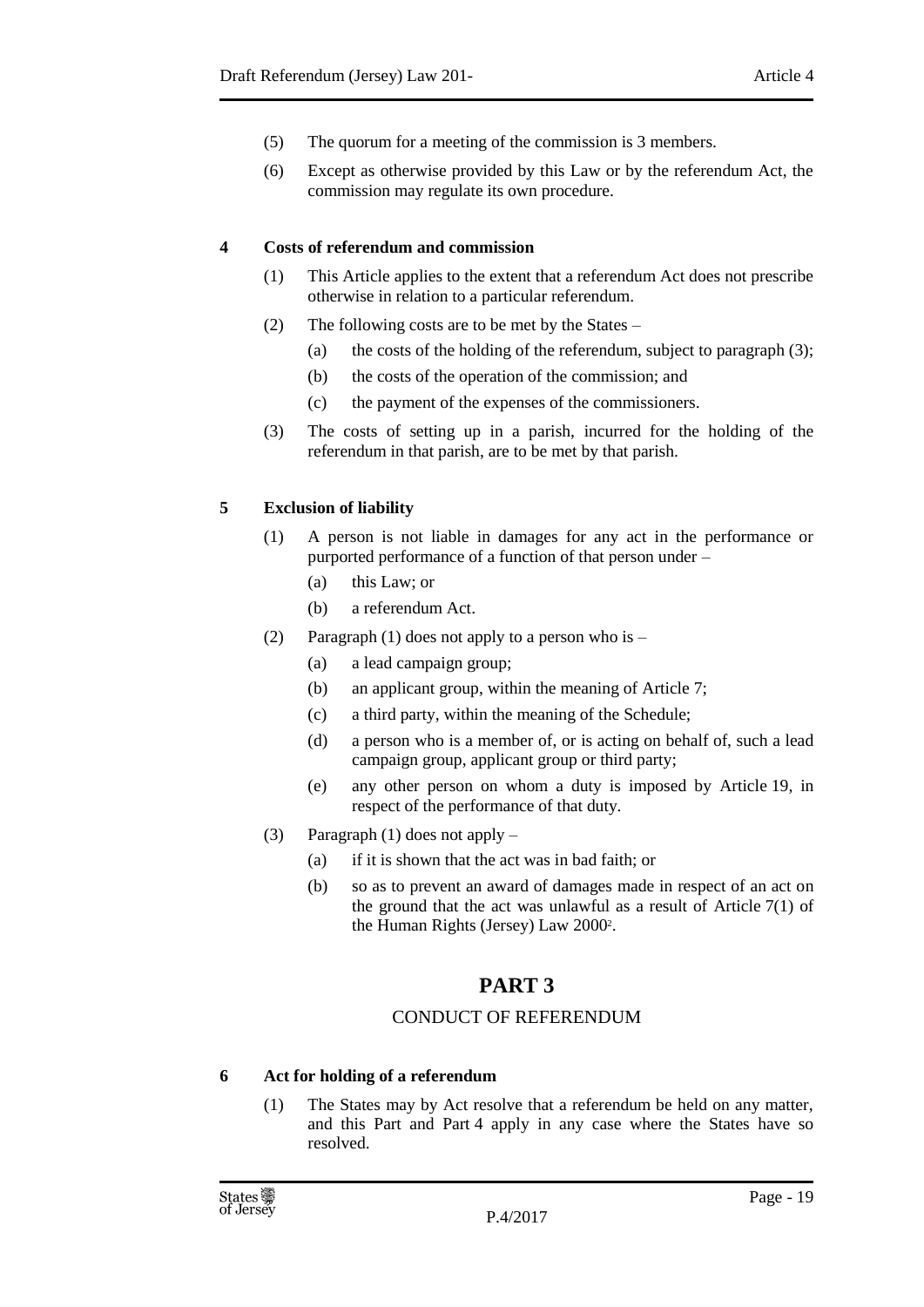- (2) The referendum Act must
	- (a) fix the date for the holding of the referendum, which must be not less than 3 months after the making of the Act; and
	- (b) set out the form of the ballot paper to be used in the referendum, including the text of the referendum question.
- (3) A proposition for a referendum Act may not be lodged unless the commission has published its opinion on the suitability of the wording proposed for the referendum question.
- (4) Paragraph (5) applies if
	- (a) a proposition (an "amending proposition") is lodged to amend a proposition for a referendum Act; and
	- (b) the amending proposition would alter the wording of the referendum question.
- (5) The commission must, if practicable, publish, before the first date on which the amending proposition may be debated, its opinion on the suitability of the proposed wording of the referendum question as so altered.
- (6) The referendum Act
	- (a) may make such other provision as to the conduct of the referendum and for announcing its result as the States consider necessary or expedient; and
	- (b) without prejudice to the generality of sub-paragraph (a), may apply in relation to the referendum, with such adaptations, modifications or exceptions as may be specified in the Act, any provisions of the Public Elections Law or of any other enactment for the time being in force relating to public elections to the States, including any provisions that create or relate to offences.
- (7) In this Article "referendum question" means the question or questions to be asked in the referendum.

#### <span id="page-19-0"></span>**7 Commission to designate lead campaign groups**

(1) For the purpose of this Article –

"applicant group" means a group that has applied in accordance with the invitation notice;

"group" means –

- (a) a company, a foundation or any other body incorporated under or by any enactment;
- (b) a trade union or employers' association registered under the Employment Relations (Jersey) Law 2007<sup>3</sup> ;
- (c) a political party registered under the Political Parties (Registration) (Jersey) Law 2008<sup>4</sup> ;
- (d) a fidéicommis created under Article 3 of the Loi (1862) sur les teneures en fidéicommis et l'incorporation d'associations<sup>5</sup>, or to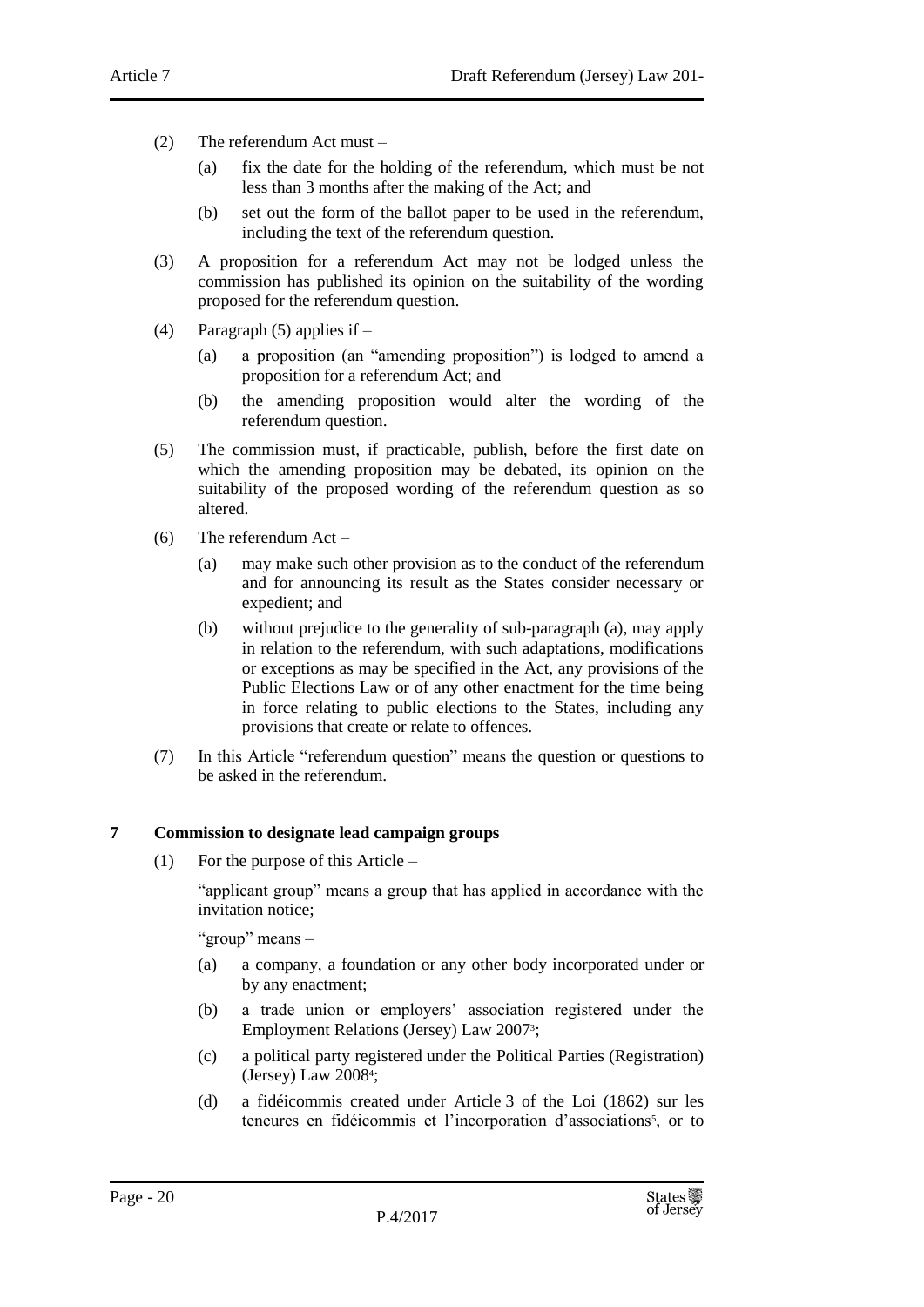which the court has extended the benefits of that Loi under Article 17 of that Loi;

- (e) any other body, partnership or association that
	- (i) does not consist solely of one natural person, and
	- (ii) satisfies the commission that it is not, by reason of its constitution or location or of the means by which it may be held to account, unfit to act as a lead campaign group under this Law;

"invitation notice" means a notice issued under paragraph (2);

"outcome" means a possible outcome of the referendum.

- (2) The commission must issue a notice inviting groups to apply for designation under paragraph (4) as the lead campaign group for each of the outcomes.
- (3) The invitation notice must specify
	- (a) the form and manner in which the application is to be made;
	- (b) the period within which the application is to be made; and
	- (c) the information that is to accompany the application, being such information as appears to the commission to be likely to be of assistance in determining the application.
- (4) If the condition in paragraph (6) is met, the commission must designate as the lead campaign group, for each outcome, the applicant group appearing to the commission to be likely to be able to represent to the greatest extent those supporting that outcome.
- (5) If the condition in paragraph (6) is not met, the commission must refuse all applications for all of the outcomes, and accordingly must designate no lead campaign groups in respect of the referendum.
- (6) The condition is that the designations, in respect of the referendum as a whole, comply with all of the following criteria, namely –
	- (a) that every lead campaign group appears to the commission to be likely to be able to represent adequately those supporting the outcome for which that group is designated;
	- (b) that no outcome is to be left without a lead campaign group;
	- (c) that only one lead campaign group is to be designated for each outcome; and
	- (d) that each lead campaign group is to be designated for only one outcome, unless paragraph (7) applies.
- (7) In a referendum in which there are more than 2 outcomes, the commission may designate the same group for more than one, but not all of, the outcomes –
	- (a) if the referendum Act so provides; or
	- (b) in the absence of such provision, if those outcomes appear sufficiently similar to the commission for the designation of a single lead campaign group.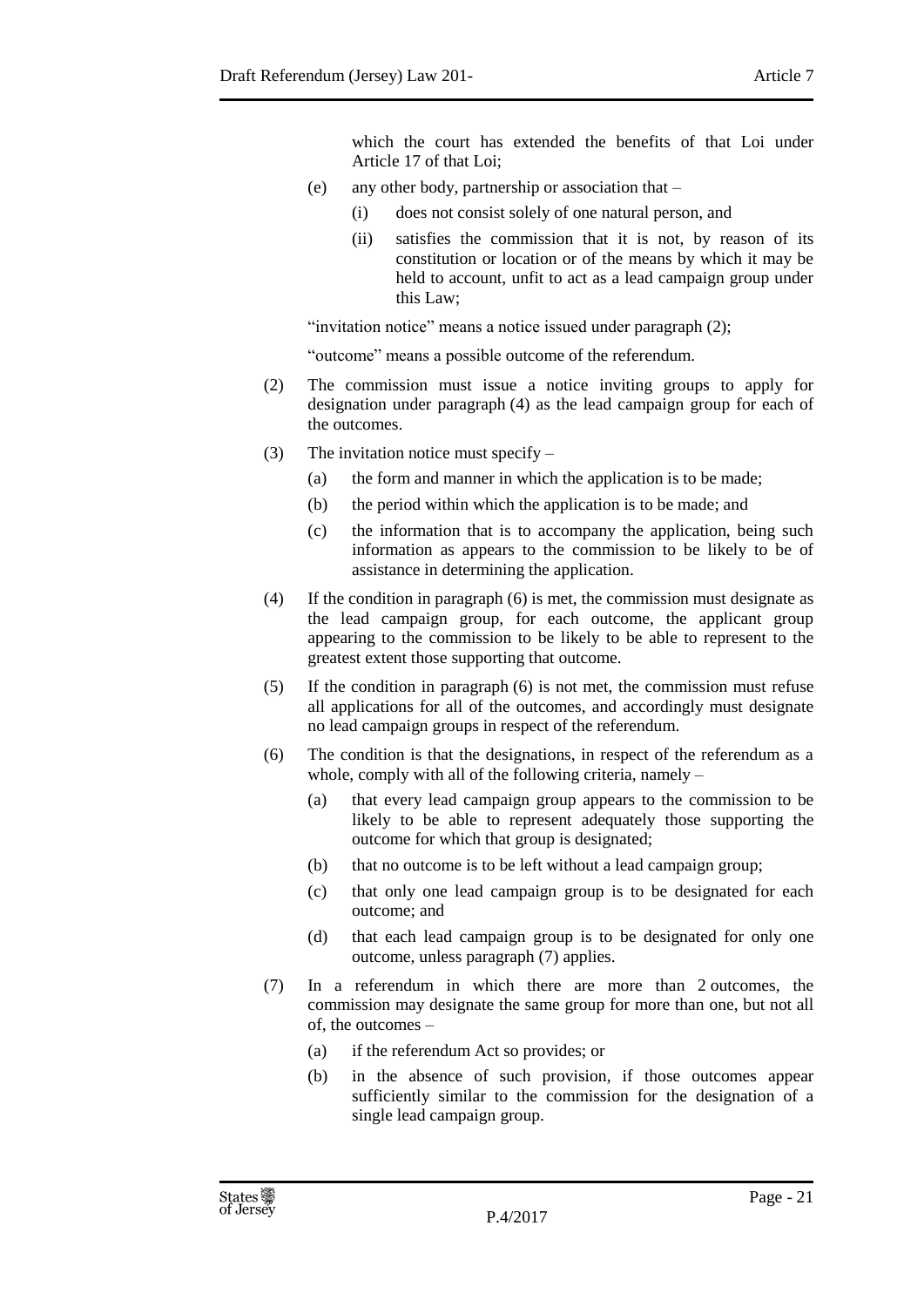- (8) Nothing in the definition "group" in paragraph (1) (including a decision by the commission under sub-paragraph (e)(ii) of that definition that an applicant group is not unfit to act as a lead campaign group) is to be read as limiting the power of the commission to decide that an applicant group is unlikely to have the ability required for the purpose of paragraphs (4) and  $(6)(a)$ .
- (9) The commission must publish, in such a manner as appears likely to the commission to bring it to the attention of the public –
	- (a) the notice issued under paragraph (2); and
	- (b) if it makes designations, information identifying each lead campaign group and the outcome for which it is designated.

#### <span id="page-21-0"></span>**8 Arrangements for publication of campaign material**

- (1) The commission must make arrangements for campaign material provided to it by a lead campaign group to be published in Jersey.
- (2) The campaign material must include information summarizing the lead campaign group's case for the outcome for which it is designated (whether or not it contains other information).
- (3) Nothing in paragraph (1) obliges the commission to publish campaign material if that material –
	- (a) does not comply with paragraph (2);
	- (b) is provided after the closing date specified by the commission for the provision of the material;
	- (c) is provided in a format other than a format specified by the commission; or
	- (d) exceeds a length or size specified by the commission.
- (4) In paragraph (3) "specified" means specified by notice in writing from the commission to the lead campaign groups.
- (5) The arrangements made under this Article must be available to each lead campaign group in the referendum on equal terms.
- (6) No person other than the author of campaign material published under paragraph (1) incurs any civil or criminal liability by virtue of the publication.
- (7) Paragraph (6) is not to be read as derogating from Article 5.

#### <span id="page-21-1"></span>**9 Lead campaign groups to be given access to electoral registers**

- (1) If a referendum Act makes provision under Article 10(3) for a referendum that is to be held on the same day as an ordinary election, the duties of an electoral administrator under Articles 9A(9) and 12(2) of the Public Elections Law apply in respect of a lead campaign group as they apply in respect of a candidate in the election.
- (2) If paragraph (1) does not apply, the person responsible, in each parish, for preparing and maintaining the electoral register must cause to be available free of charge to each lead campaign group –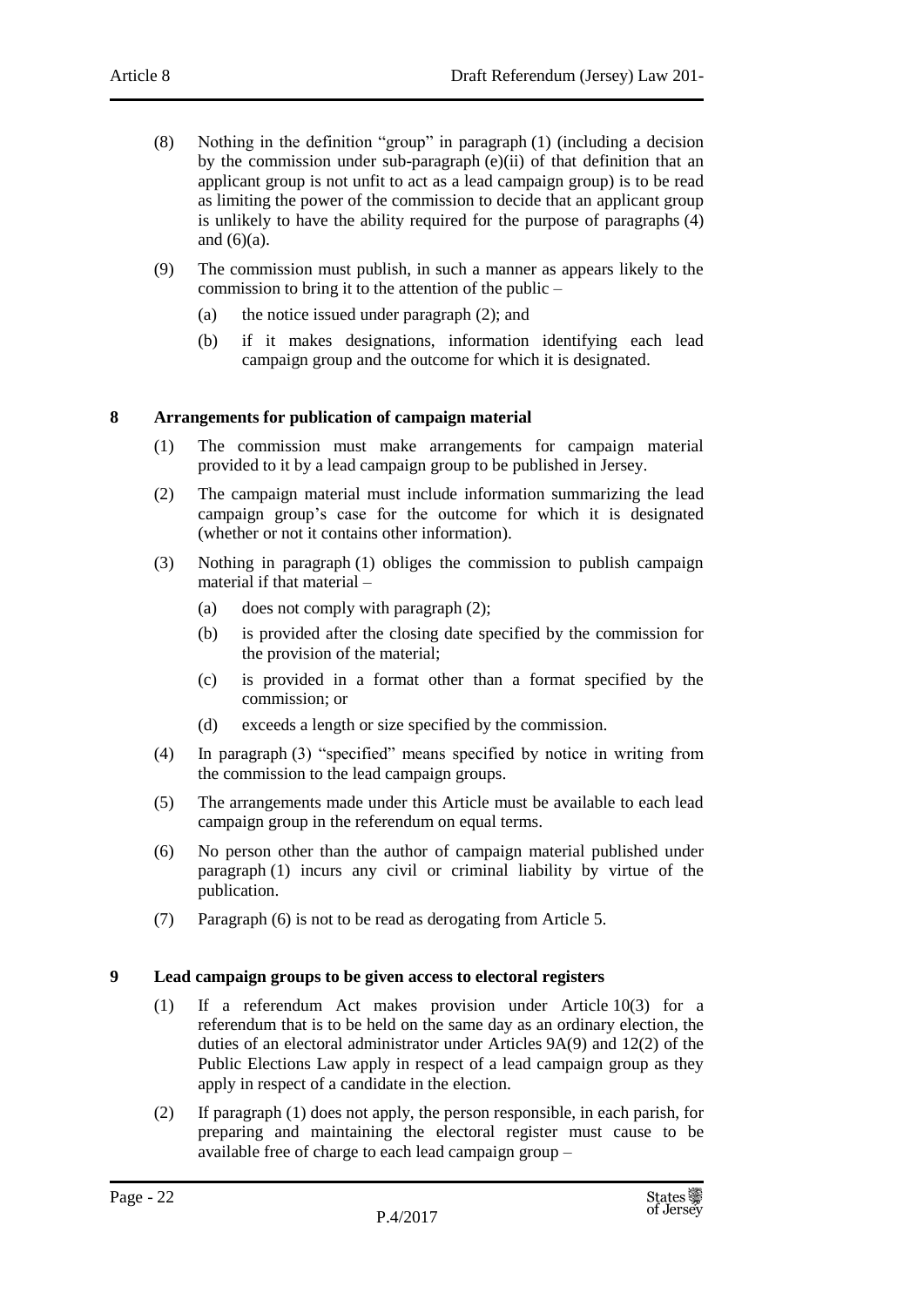- (a) a copy of the electoral register as in force at the end of the day on which the group is designated; and
- (b) unless there is no subsequent change in the electoral register, a copy of the electoral register as in force at midday on the day that is 7 days before the date fixed for the holding of the referendum.
- (3) Nothing in this Article is to be read as preventing a lead campaign group from exercising a right of public inspection of an electoral register under Article 11(1) or (3) of the Public Elections Law.

#### <span id="page-22-0"></span>**10 Persons entitled to vote**

- (1) A person is entitled to vote in the referendum if, at midday on the day that is 7 days before the date fixed for the holding of the referendum, the person's name –
	- (a) is on an electoral register;
	- (b) would have been on such a register but for being omitted from that register under Article 9 of the Public Elections Law; or
	- (c) would have been on such a register but for an administrative error –
		- (i) in respect of which the requirements of Article 3 of the Public Elections Law are satisfied, if that Article is applied by the referendum Act in respect of polling stations, or
		- (ii) in circumstances in which the person's name is to be added to a copy of the electoral register by the Judicial Greffier under Article 46B(4) of the Public Elections Law, if that Article is applied by the referendum Act in respect of a prepoll vote or postal vote.
- (2) Despite paragraph (1), a person is not entitled to vote in the referendum  $if -$ 
	- (a) the person's name is on the electoral register, or would have been on that register in a case falling within paragraph  $(1)(b)$  or  $(c)$ , by virtue of Article 5A of the Public Elections Law; and
	- (b) the date that is entered in that register, under paragraph Article 5A(6)(b) of that Law in respect of that person, or that would have been so entered in a case falling within paragraph (1)(b) or (c), falls after the date fixed for the holding of the referendum.
- (3) Despite paragraphs (1) and (2), if a referendum Act has the effect that a referendum is to be held on the same day as an ordinary election that is to be held under Article 6 of the States of Jersey Law 2005<sup>6</sup> or under Article 2 of the Connétables (Jersey) Law 2008<sup>7</sup> , the Act may provide that the persons who are entitled to vote in the referendum are the persons who are entitled to vote in the ordinary election.
- (4) Despite paragraphs (1) to (3), a referendum Act may, under Article  $6(6)$ 
	- (a) provide for whether a person entitled to vote must or may do so in a particular manner, whether at a polling station, by postal vote, by pre-poll vote, or in any other manner; and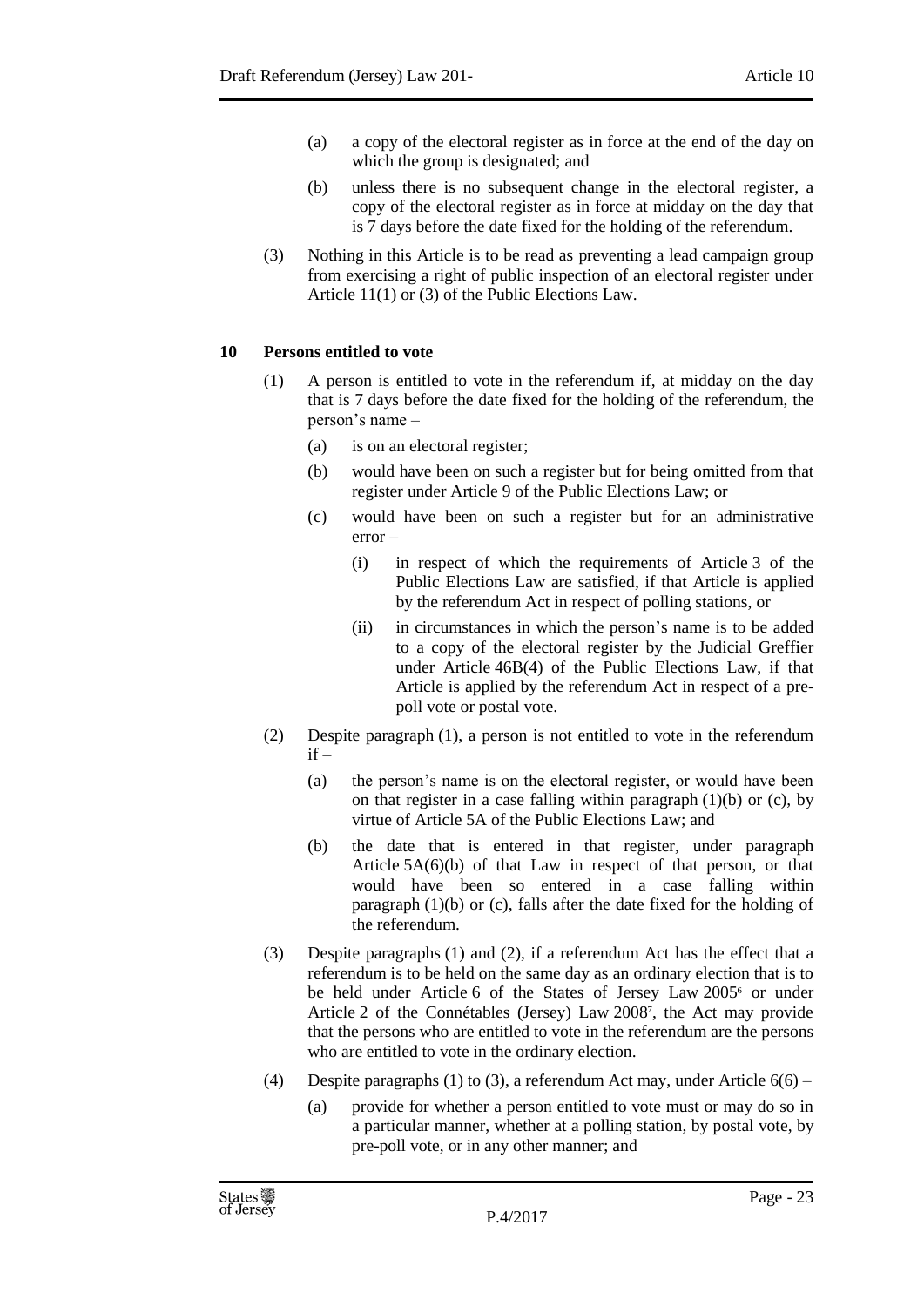(b) in relation to postal voting and pre-poll voting, provide for a date earlier than the date specified in paragraph (1) as the date by reference to which a person's eligibility to vote is to be determined under the sub-paragraphs of paragraph (1) or under paragraph (2).

#### <span id="page-23-0"></span>**11 Exclusion of legal proceedings**

<span id="page-23-1"></span>No court may entertain any proceedings for questioning the numbers of any ballot papers counted, or the answer given, in the referendum.

## **PART 4**

### CAMPAIGN SPENDING

#### <span id="page-23-3"></span><span id="page-23-2"></span>**12 Interpretation**

- (1) This Part is to be construed in accordance with the Schedule.
- (2) A referendum Act may, for the purpose of construing this Part in relation only to the referendum held under that Act, disapply any provision in the Schedule and apply any other defining provision instead.
- (3) In this Part "working day" means any day other than Christmas Day, Good Friday, a Sunday or a day observed as a bank holiday pursuant to the Public Holidays and Bank Holidays (Jersey) Law 1951<sup>8</sup> .

#### <span id="page-23-4"></span>**13 Application of this Part and power to make other provision by Act**

- (1) This Part applies in respect of a referendum except to the extent that provision is made otherwise under paragraph (2).
- (2) In a referendum Act the States may, having particular regard to the significance of the question or questions to be asked in the referendum under that Act –
	- (a) if satisfied that the relevant referendum does not warrant any controls over referendum expenses, provide that this Part does not apply to the relevant referendum;
	- (b) if satisfied that the relevant referendum does not warrant limits on referendum expenses, but does warrant declaration of referendum expenses, provide that Articles 14 and 15 do not apply to the relevant referendum; or
	- (c) if satisfied that there are exceptional circumstances in relation to the relevant referendum, disapply the whole of this Part and make any provision falling within paragraph (3) in relation to the relevant referendum.
- (3) The provision mentioned in paragraph (2)(c) is provision to regulate the expenditure of, and donations towards the expenses of –
	- (a) a lead campaign group in a referendum; and
	- (b) any other person or group (within the meaning of Article 7 or otherwise) attempting to promote or procure, or otherwise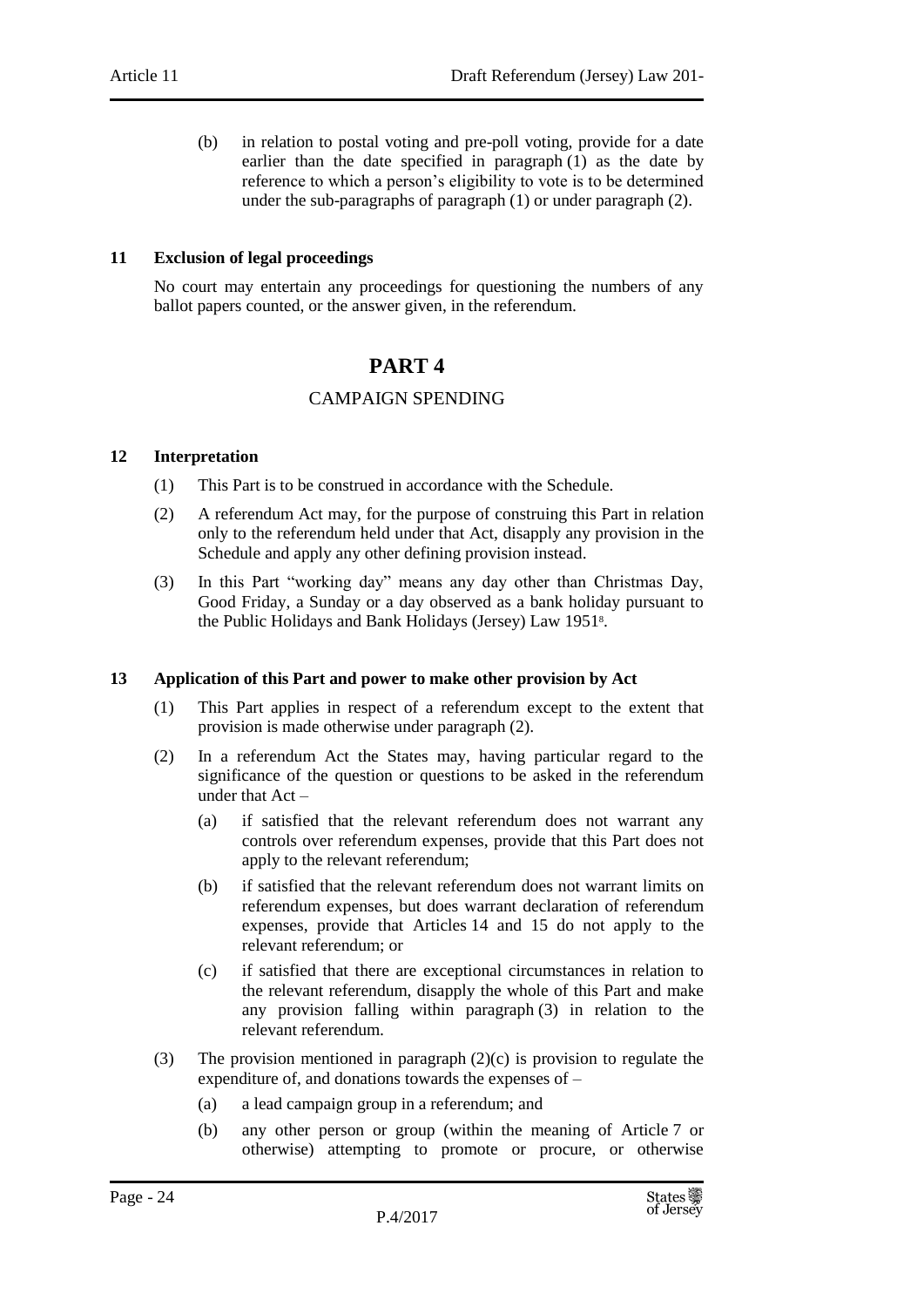campaigning for or against, any of the possible outcomes of a referendum,

in a manner appearing to the States to have an effect appropriately similar, subject to modifications for a referendum campaign, to the effect of the Public Elections (Expenditure and Donations) (Jersey) Law 2014<sup>9</sup> in relation to an election campaign.

- (4) Without prejudice to the generality of paragraph (3), a provision falling within that paragraph may –
	- (a) make a contravention of the provision an offence punishable by a fine, but not by imprisonment;
	- (b) apply in relation to the relevant referendum, with such adaptations, modifications or exceptions as may be specified in the referendum Act, any provision of the Public Elections (Expenditure and Donations) (Jersey) Law 2014, including any provision that creates or relates to offences.
- (5) A referendum Act may include provision, in relation to the relevant referendum –
	- (a) that the States must not, or may, incur expenses for a purpose mentioned in paragraph 1(3)(a) or (b) of the Schedule; or
	- (b) that expenses so incurred by the States are not to be treated as the expenses of a campaigner for the purpose of this Part.
- (6) Nothing in paragraph (5) is to be read as  $-$ 
	- (a) derogating from Article 8 or from paragraph 8 of the Schedule; or
	- (b) enabling an Act to permit anything that is prohibited by any other enactment.
- (7) In this Article "the relevant referendum", in relation to a referendum Act, means the referendum that is to be held under that referendum Act.

#### <span id="page-24-0"></span>**14 Restriction on lead campaign group's referendum expenses**

- (1) A lead campaign group's referendum expenses must not exceed, in the aggregate –
	- (a) £2,800, or such other amount as may be specified in a referendum Act for a particular referendum; and
	- (b) 11 pence, or such other amount as may be specified in a referendum Act for a particular referendum, for each person entitled to vote in the referendum.
- (2) A lead campaign group whose referendum expenses exceed the limit imposed by paragraph (1) is guilty of an offence and liable to a fine.
- (3) It is a defence for a lead campaign group charged with an offence under paragraph (2) to prove that the lead campaign group took all reasonable steps to avoid the commission of the offence.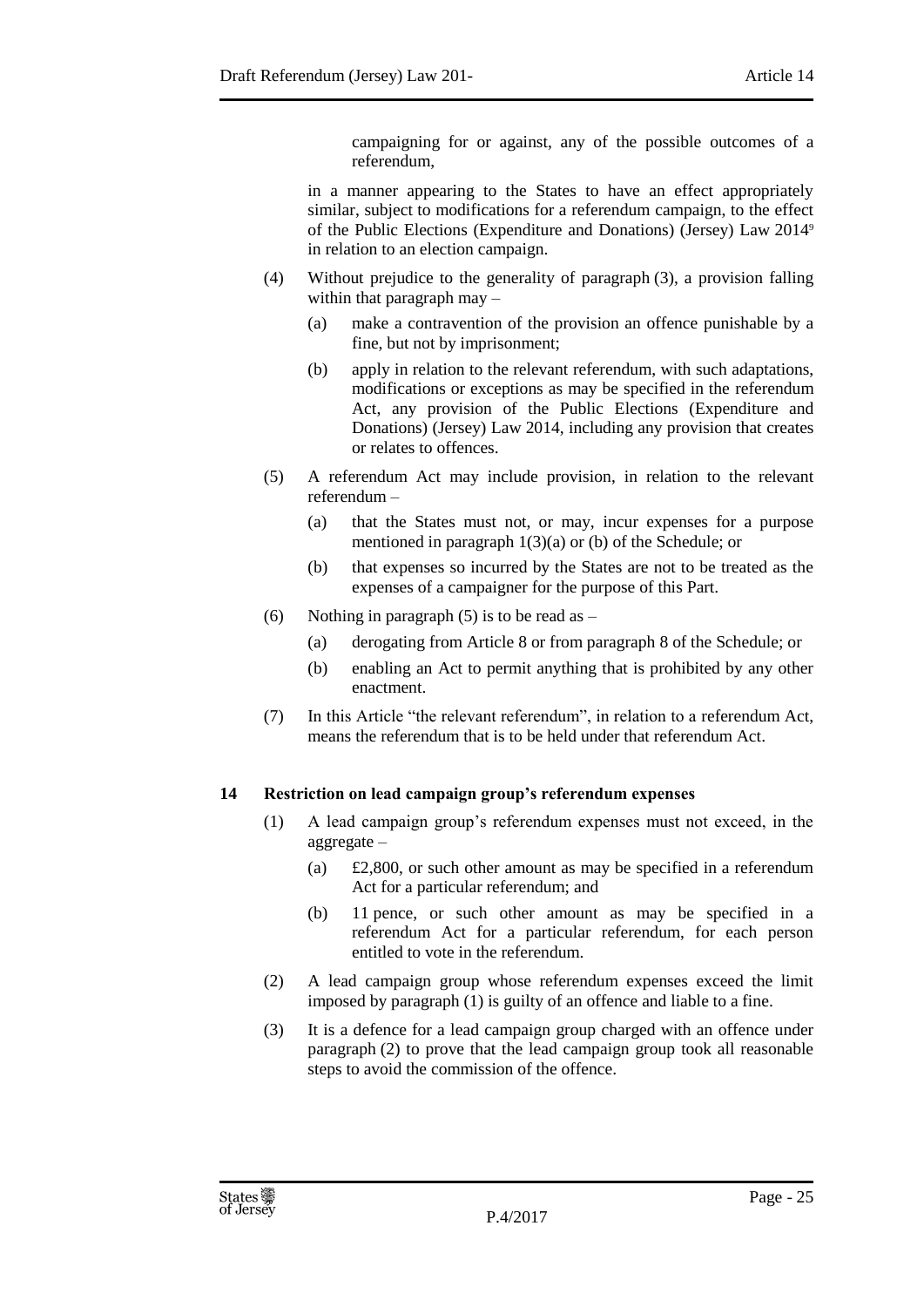#### <span id="page-25-0"></span>**15 Restriction on third party's referendum expenses**

- (1) A third party's referendum expenses for a referendum must not exceed, in the aggregate, one half of the maximum that would be allowed to a lead campaign group in the referendum by virtue of Article 14.
- (2) A third party whose referendum expenses exceed the limit imposed by paragraph (1) is guilty of an offence and liable to a fine.
- (3) It is a defence for a third party charged with an offence under paragraph (2) to prove that the third party took all reasonable steps to avoid the commission of the offence.

#### <span id="page-25-1"></span>**16 Prohibition of campaigner keeping anonymous donation**

- (1) A campaigner must not keep an anonymous donation.
- (2) A campaigner who receives an anonymous donation must, within 10 working days of receiving it, send it to the Treasurer of the States.
- (3) The Treasurer of the States must make such arrangements as he or she thinks fit for the distribution, to one or more charities established in Jersey, of donations sent to him or her under paragraph (2).
- (4) A campaigner who contravenes paragraph (2) is guilty of an offence and liable to a fine.
- (5) It is a defence for a campaigner charged with an offence under paragraph (4) to prove that the campaigner has a reasonable excuse for the commission of the offence.

#### <span id="page-25-2"></span>**17 Requirement for campaigner to make declaration following referendum**

- (1) Subject to paragraph (2), a campaigner must, no later than 15 working days after the day the poll is held, deliver to the responsible officer a written declaration of –
	- (a) the campaigner's referendum expenses, itemising the amounts expended (whether direct or notional) and the goods and services on which they are expended; and
	- (b) the donations that the campaigner has received, specifying
		- (i) in relation to each donation of, or having a value of, more than £120, the name of the donor, the amount or value of the donation, and whether the donation consists of money, services, a loan of money, goods or the use of goods, and
		- (ii) the sum of the anonymous donations received, and sent to the Treasurer of the States, by the campaigner.
- (2) Paragraph (1) does not apply to a campaigner who
	- (a) is a third party; and
	- (b) whose referendum expenses for the referendum are less than £600.
- (3) For the purposes of paragraph  $(1)(b)(i)$ 
	- (a) the value of a donation is to be determined in accordance with paragraph 6 of the Schedule; and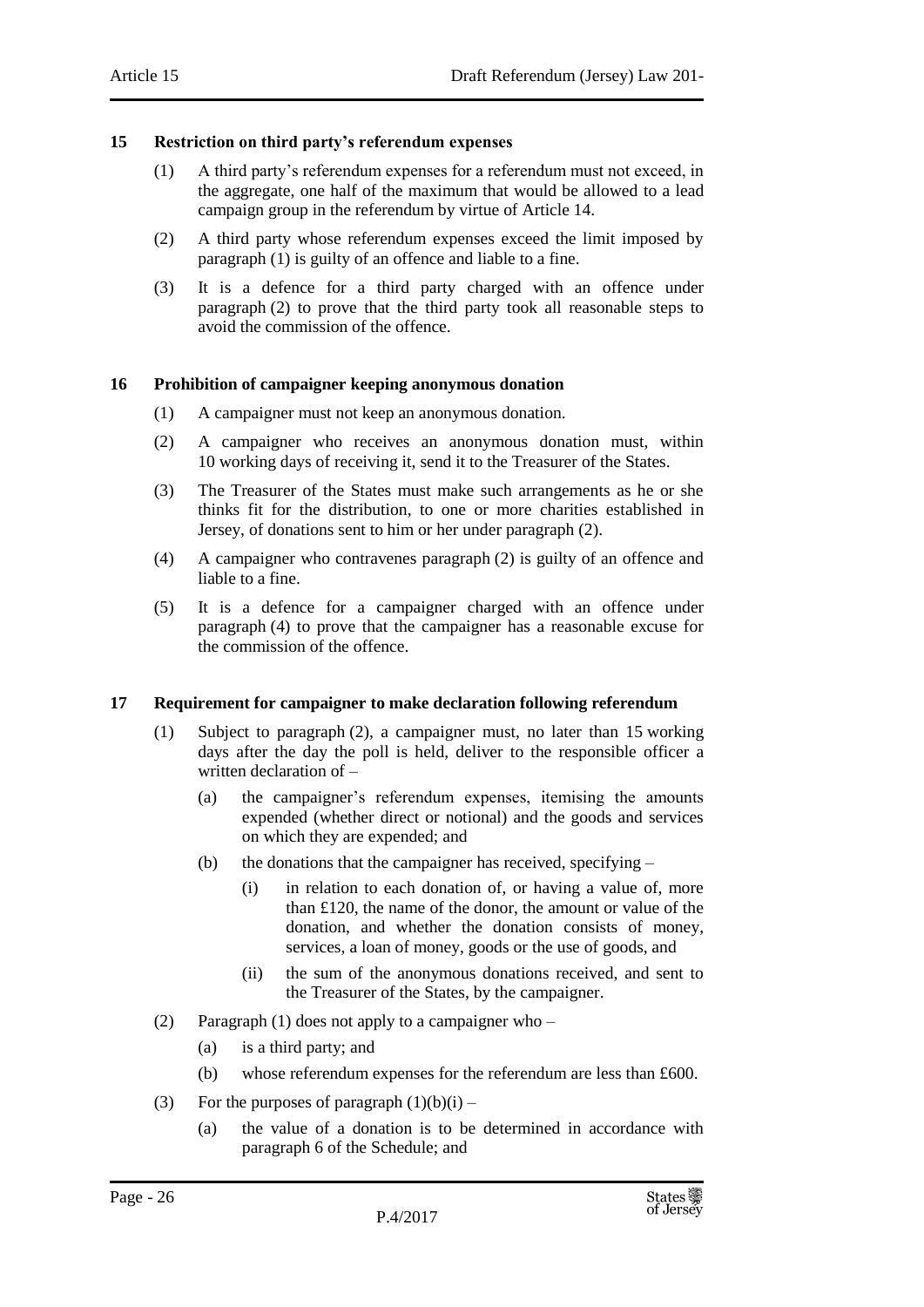- (b) the donations made by a donor to the campaigner are to be aggregated.
- (4) The declaration required by paragraph (1) must
	- (a) be made using a form supplied by the responsible officer;
	- (b) include a statement by the campaigner that, to the best of its knowledge, information and belief, the information contained in it is true, complete and correct; and
	- (c) be signed by the campaigner.
- (5) If, having made a declaration, a campaigner becomes aware of any variation in or addition to the information required to be declared, the campaigner must, as soon as possible and, in any event, no later than 10 working days after becoming so aware, deliver to the responsible officer a further written declaration of the variation or addition.
- (6) A declaration delivered under paragraph (5) must include a statement conforming to paragraph (4)(b) and be signed by the campaigner.
- (7) If 2 or more persons constitute one third party, under paragraph 1(2)(b) of the Schedule, any declaration required from that third party by this Article must be made jointly by those persons and signed by each of them.
- (8) A campaigner who fails to deliver a declaration, or further declaration, in accordance with this Article is guilty of an offence and liable to a fine.
- (9) It is a defence for a campaigner charged with an offence under paragraph (8) to prove that the campaigner has a reasonable excuse for the commission of the offence.
- (10) A campaigner who delivers a declaration, or a further declaration, under this Article, knowing or believing it to be false in a material particular, is guilty of an offence and liable to a fine.
- (11) A referendum Act may amend, for a particular referendum
	- (a) the monetary amount expressed in paragraph  $(1)(b)(i)$ ;
	- (b) the period of time expressed in paragraph (1);
	- (c) the period of time expressed in paragraph (5).
- (12) In this Article, and Articles 18 and 20, "responsible officer" means
	- (a) if the referendum Act makes provision under Article 10(3) for the referendum being held on the same day as an ordinary election, the Judicial Greffier; or
	- (b) in any other case, the Greffier of the States or other person specified in the Act for this purpose.

## <span id="page-26-0"></span>**18 Verification of expenses**

(1) The responsible officer may request, in writing, a campaigner to produce invoices, receipts and other proof of the campaigner's referendum expenses.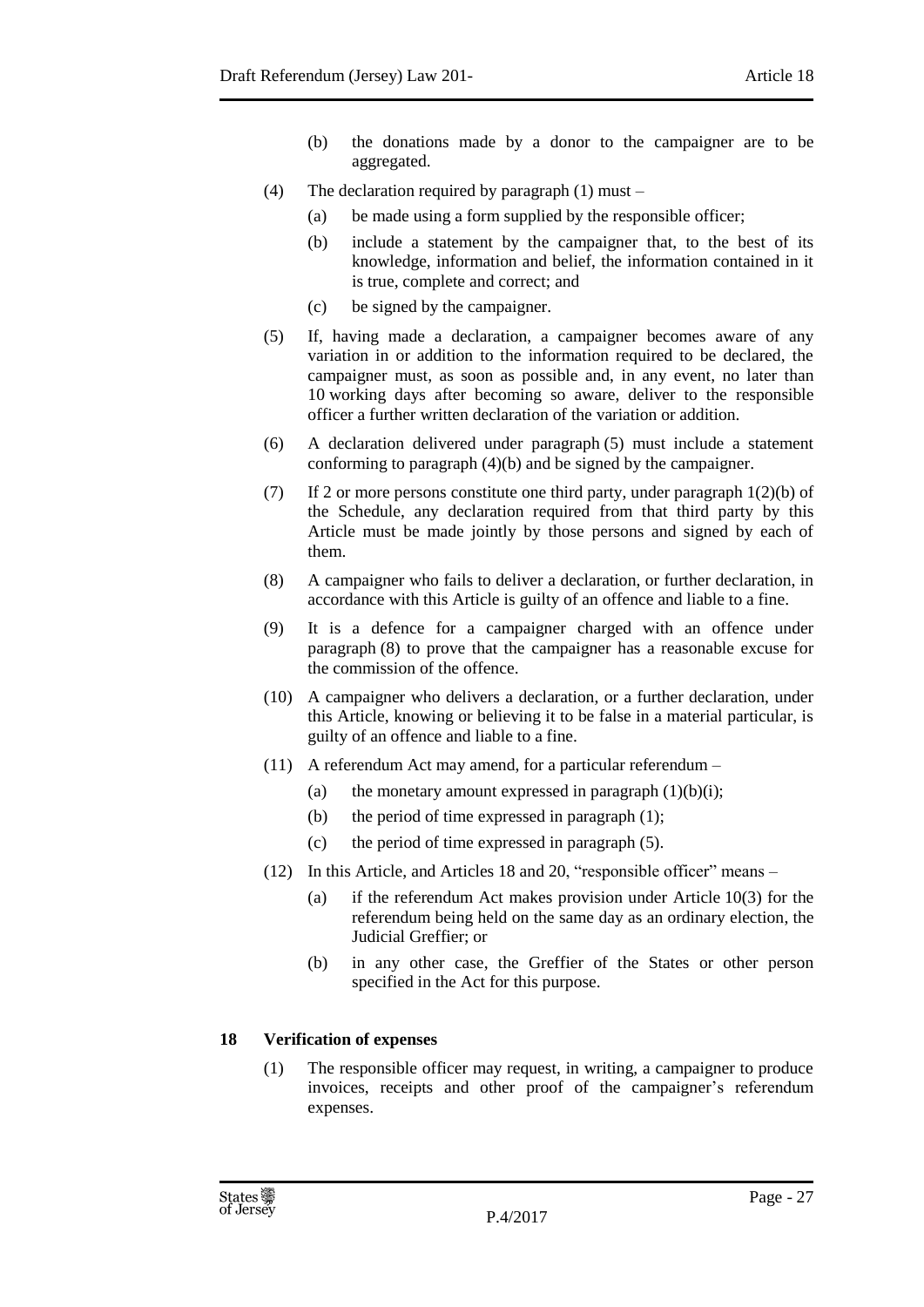- (2) A campaigner must comply with a request made under paragraph (1) within 15 working days of it being made.
- (3) A campaigner who contravenes paragraph (2) is guilty of an offence and liable to a fine.
- (4) It is a defence for a campaigner charged with an offence under paragraph (3) to prove that the campaigner has a reasonable excuse for the commission of the offence.

#### <span id="page-27-0"></span>**19 Requirement to provide information and documents to lead campaign group**

- (1) A person who incurs or pays a lead campaign group's referendum expenses must, as soon as is practicable, provide the lead campaign group with such information and documents as the lead campaign group requires to comply with Articles 17 and 18.
- (2) A person who contravenes paragraph (1) is guilty of an offence and liable to a fine.
- (3) It is a defence for a person charged with an offence under paragraph (2) to prove that the person has a reasonable excuse for the commission of the offence.

#### <span id="page-27-1"></span>**20 Treatment of documents received by responsible officer**

The responsible officer must –

- (a) make declarations received by him or her under this Part available for inspection, free of charge, at the offices of the responsible officer, during normal working hours; and
- (b) pass any declaration made or document produced under this Part to the Attorney General where it appears to the responsible officer that an offence against any provision of this Part may have been committed.

#### <span id="page-27-2"></span>**21 Limitation period for offences under this Part**

<span id="page-27-3"></span>No criminal prosecution for an offence under this Part, arising from facts that have occurred at a referendum or relate to a referendum, may be instituted after the expiration of 12 months from the date of that referendum.

## **PART 5**

#### MISCELLANEOUS AND FINAL

#### <span id="page-27-5"></span><span id="page-27-4"></span>**22 Offences by bodies corporate and others**

 $(1)$  In this Article –

"relevant offence" means an offence under this Law that is committed by a limited liability partnership, a separate limited partnership, an incorporated limited partnership or another body corporate;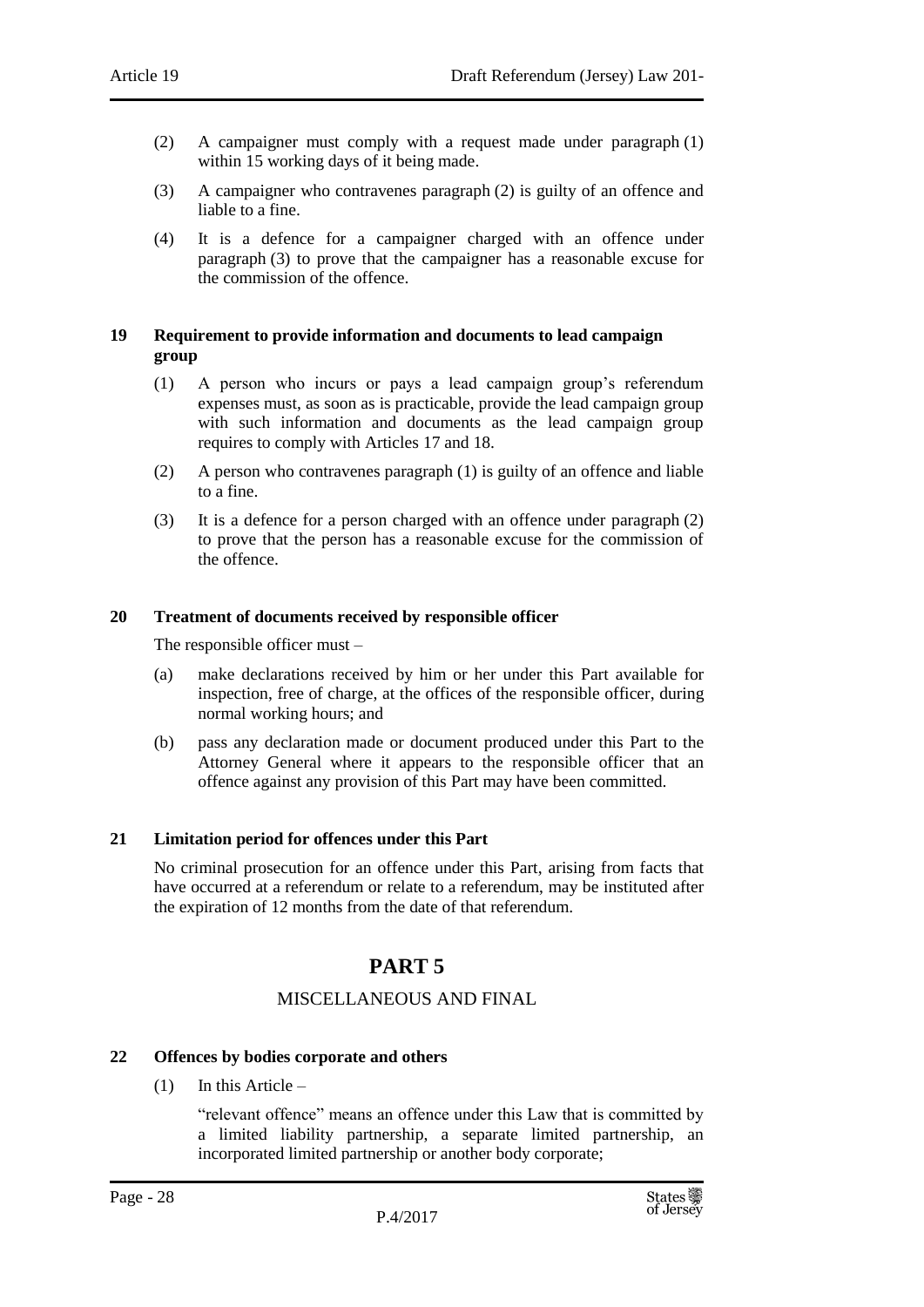"relevant person" means –

- (a) if the relevant offence is committed by a limited liability partnership, a partner of the partnership;
- (b) if the relevant offence is committed by a separate limited partnership or an incorporated limited partnership –
	- (i) a general partner, or
	- (ii) a limited partner who is participating in the management of the partnership;
- (c) if the relevant offence is committed by a body corporate other than an incorporated limited partnership –
	- (i) a director, manager, secretary or other similar officer of the body corporate, and
	- (ii) if the affairs of the body corporate are managed by its members, a member who is acting in connection with the member's functions of management; and
- (d) a person purporting to act in any capacity described in subparagraphs (a) to (c) in relation to the partnership or body that commits the relevant offence.
- (2) If a relevant offence is proved to have been committed with the consent or connivance of a relevant person, that relevant person is also guilty of the offence and liable in the same manner as the partnership or body corporate to the penalty provided for that offence.
- (3) If a relevant offence
	- (a) is an offence that may be committed by neglect; and
	- (b) is proved to be attributable to any neglect on the part of a relevant person,

that relevant person is also guilty of the offence and liable in the same manner as the partnership or body corporate to the penalty provided for that offence.

## <span id="page-28-0"></span>**23 Repeal of Referendum (Jersey) Law 2002**

The Referendum (Jersey) Law 2002<sup>10</sup> is repealed.

#### <span id="page-28-1"></span>**24 Citation and commencement**

This Law may be cited as the Referendum (Jersey) Law 201- and comes into force on the day after its registration.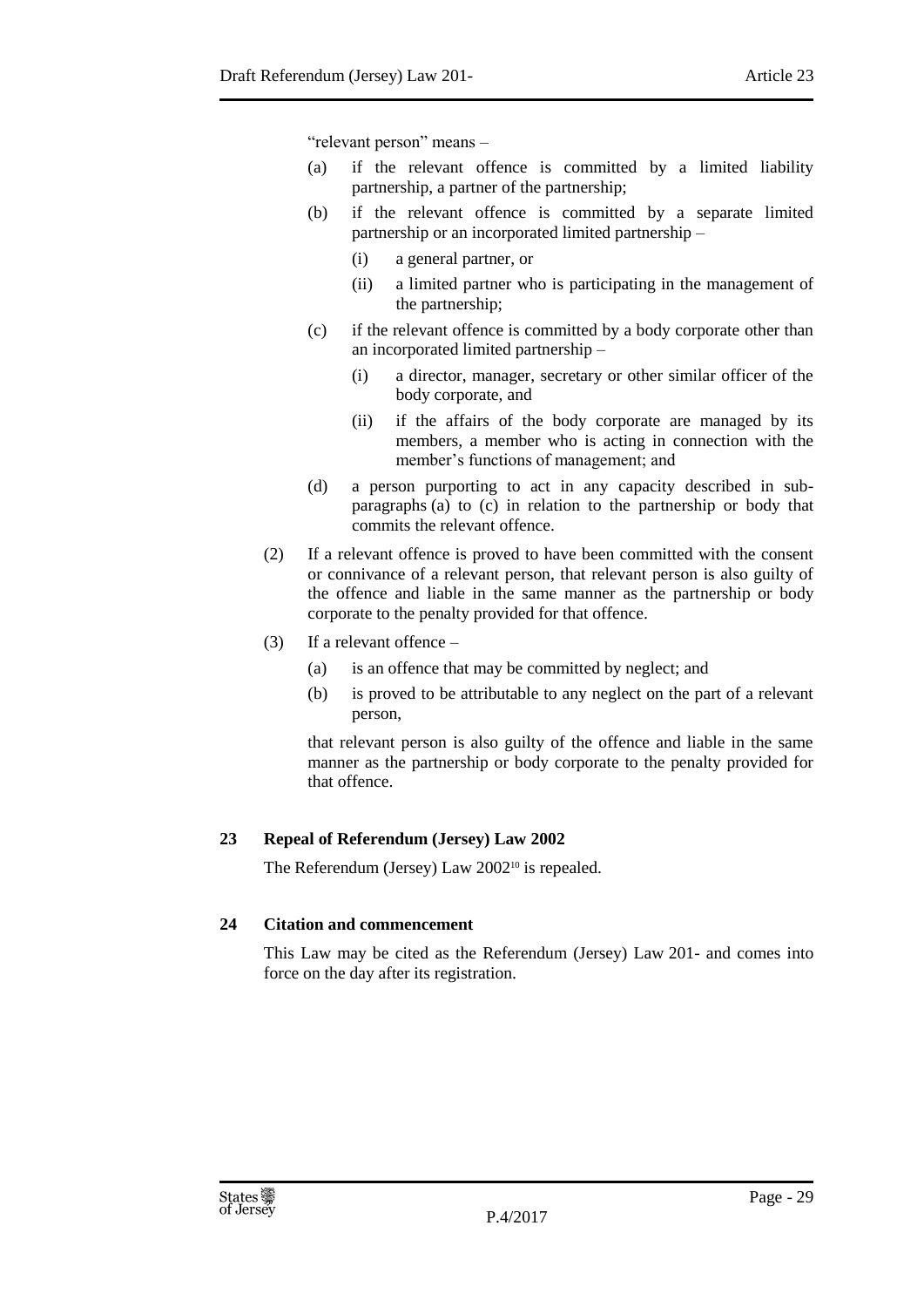#### **SCHEDULE**

#### (Article 12)

#### <span id="page-29-1"></span><span id="page-29-0"></span>**THIRD PARTIES, REFERENDUM EXPENSES, DONATIONS AND OTHER TERMS DEFINED FOR THE PURPOSE OF PART 4**

#### <span id="page-29-2"></span>**1 Third party and campaigner**

- (1) A campaigner, in relation to a referendum, is a lead campaign group or a third party in that referendum.
- (2) A third party, in relation to a referendum, is  $-$ 
	- (a) a person who incurs expenses for the supply or use of relevant goods, or for the provision of relevant services, if that person –
		- (i) is not a lead campaign group in the referendum, and
		- (ii) is not acting with the express or implied consent of a lead campaign group in the referendum; or
	- (b) all of 2 or more persons acting together in incurring expenses for the supply or use of relevant goods, or for the provision of relevant services, if each of those persons –
		- (i) is not a lead campaign group in the referendum, and
		- (ii) is not acting with the express or implied consent of a lead campaign group in the referendum.
- (3) For the purpose of sub-paragraph (2), goods or services are relevant goods or services if they are used –
	- (a) to promote or procure any outcome in a referendum; or
	- (b) to prejudice the prospects of any outcome in a referendum.
- (4) For the purposes of sub-paragraph  $(2)(b)$ , the persons act together
	- (a) if they are jointly liable for the expenses;
	- (b) if the expenses are incurred with the express or implied consent of all of them; or
	- (c) if, although they incur and are liable for the expenses separately, nevertheless –
		- (i) they are working together, or liaising to co-ordinate their respective expenditure, and
		- (ii) the expenditure is for shared purposes.

#### <span id="page-29-3"></span>**2 Referendum expenses**

- (1) Expenses are referendum expenses if they are a lead campaign group's referendum expenses or a third party's referendum expenses.
- (2) Expenses are a lead campaign group's referendum expenses if they are incurred, at any time before the poll –
	- (a) by the lead campaign group or with the lead campaign group's express or implied consent; and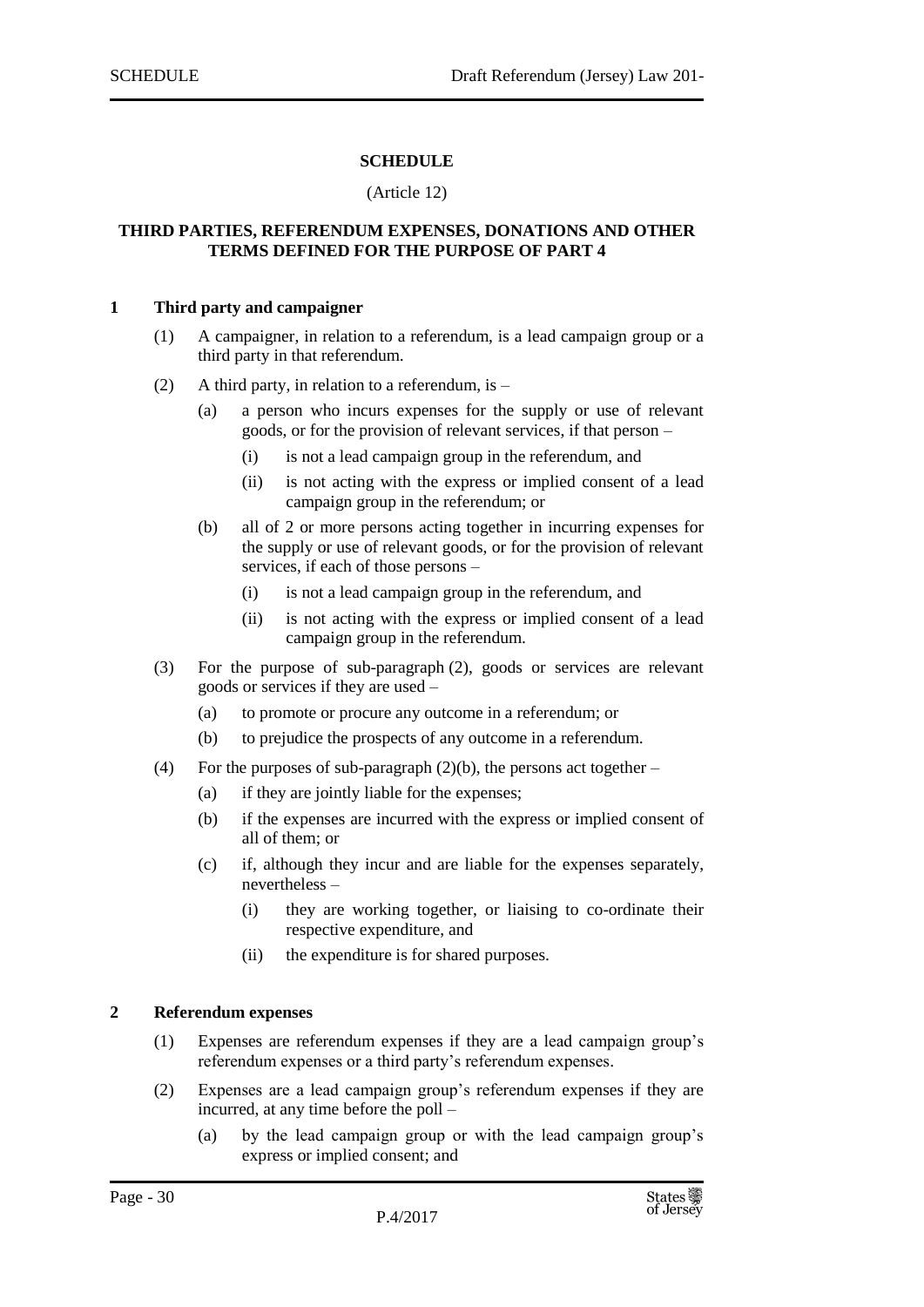- (b) for the supply or use of goods or the provision of services which are used –
	- (i) to promote or procure the outcome for which that lead campaign group is designated in the same referendum, or
	- (ii) to prejudice the prospects of another outcome in the same referendum.
- (3) Expenses are a third party's referendum expenses if
	- (a) they are incurred at any time before the poll, and
	- (b) the person by whom they are incurred is a third party, under paragraph 1(2), by virtue of incurring them.
- (4) If a lead campaign group is endorsed by a political party, the lead campaign group is to be taken, for the purposes of sub-paragraph  $(2)(a)$ , to have consented to the party incurring expenses on his or her behalf.
- (5) If referendum expenses are incurred by, or with the express or implied consent of, 2 or more campaigners, it is to be presumed, unless the contrary is proved by them, that the expenses relate to goods and services which are of equal benefit to them and, accordingly, that those expenses are to be apportioned equally between them.

#### <span id="page-30-0"></span>**3 Expenses: direct and notional**

- (1) A campaigner's referendum expenses may be direct expenses or notional expenses.
- (2) A direct expense is the amount of any liability incurred for the supply or use of goods or the provision of services, if the goods or services are used as described in paragraph  $1(3)(a)$  or (b).
- (3) A notional expense is incurred when goods or services supplied either free of charge or at a discount are used as described in paragraph  $1(3)(a)$ or (b).
- (4) A notional expense is also a donation and, accordingly
	- (a) the value of a notional expense is determined in accordance with paragraph 6; and
	- (b) there is to be disregarded any notional expense that, by virtue of paragraph 8, 9, 10 or 11, is not a donation.

#### <span id="page-30-1"></span>**4 Donation: money**

- (1) A gift of money is a donation if  $-$ 
	- (a) it is made at any time before the poll (including before the lodging of the proposition for the referendum Act), and the giver signifies (whether expressly or by implication) that the money is intended for use to pay the recipient's referendum expenses; or
	- (b) it is made after the lodging of the proposition for the referendum Act and before the poll, and either –
		- (i) it is made anonymously, or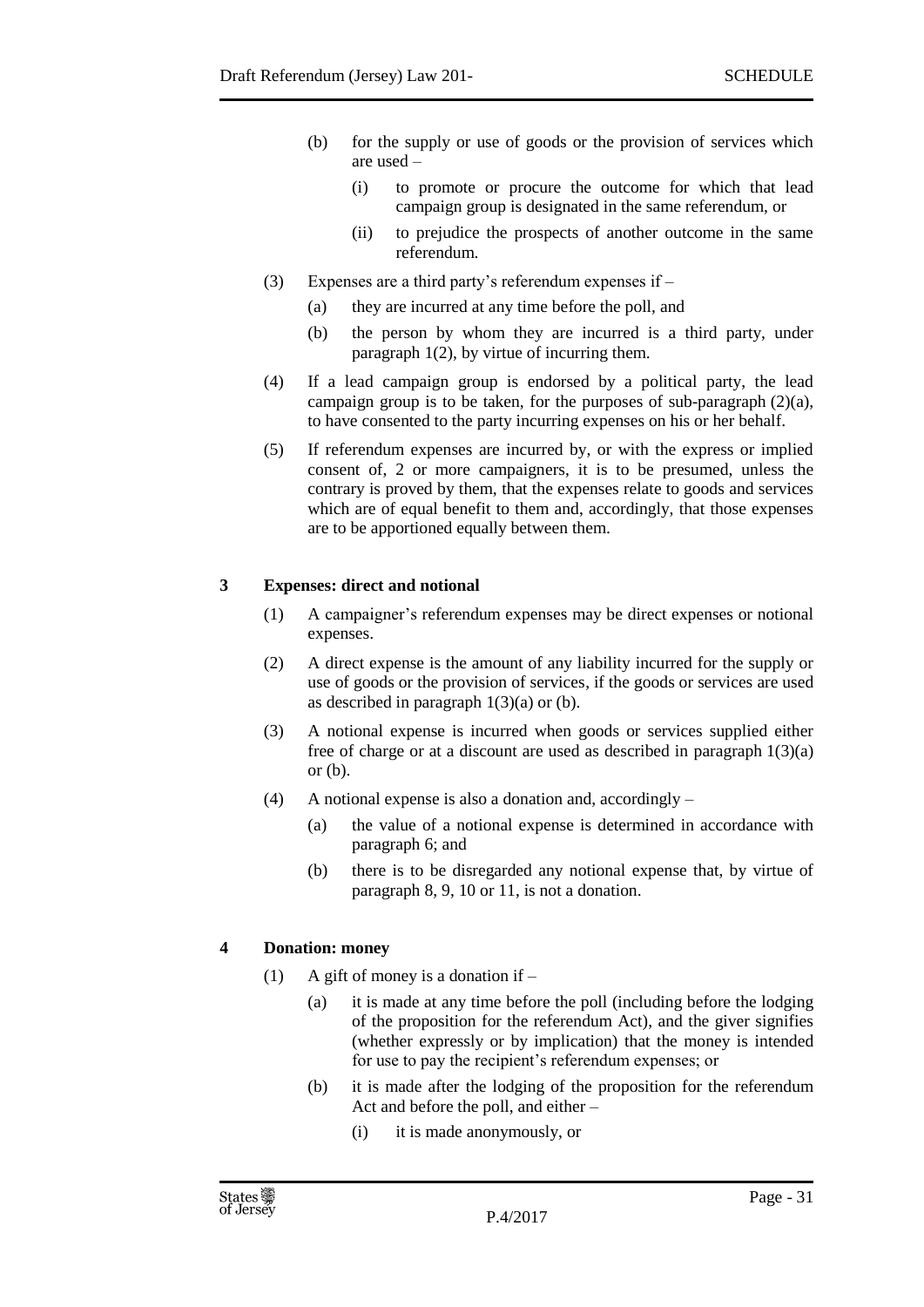- (ii) the giver does not signify the intended use of the money.
- (2) A loan of money is a donation if
	- (a) it is made either at no cost to the recipient or on terms by which the cost to the recipient is below the commercial rate for the loan; and
	- (b) it is made
		- (i) at any time before the poll (including before the lodging of the proposition for the referendum Act), and the lender signifies, either expressly or by implication, that the loan is intended for use to pay the recipient's referendum expenses, or
		- (ii) after the lodging of the proposition for the referendum Act and before the poll, and is either made anonymously or the lender does not signify the intended use of the loan.
- (3) A gift or loan of money is made at the time when the money is given to the recipient or, if earlier, the time when the giver or lender informs the recipient of his or her intention to make the gift or loan.

#### <span id="page-31-0"></span>**5 Donation: goods and services**

- (1) A supply of goods (including a supply by way of loan or rental) or a supply of services is a donation if –
	- (a) it is made free of charge or at a discount to the open market value of or rate for the supply of the goods or services; and
	- (b) the person making the supply
		- (i) does so anonymously, in the case of a supply made in the period between the lodging of the proposition for the referendum Act and the poll,
		- (ii) does not signify the intended use of the goods or services, in the case of a supply made in that period, or
		- (iii) signifies (whether expressly or by implication) that the goods or services are intended for use for a purpose described in paragraph  $1(3)(a)$  or (b), in the case of a supply made at any time before the poll (including before the lodging of the proposition for the referendum Act).
- (2) A supply of goods or services is made at the time when the goods or services are provided to the recipient.

#### <span id="page-31-1"></span>**6 Value attributable to donation of loans, goods or services**

- (1) The value of a donation that is a loan of money is the amount equal to the difference between the cost, to the recipient, of the loan if it had been made on commercial terms and the actual cost to the recipient.
- (2) The value of a donation of goods is the amount equal to the difference between the open market value of the goods and the actual cost to the recipient.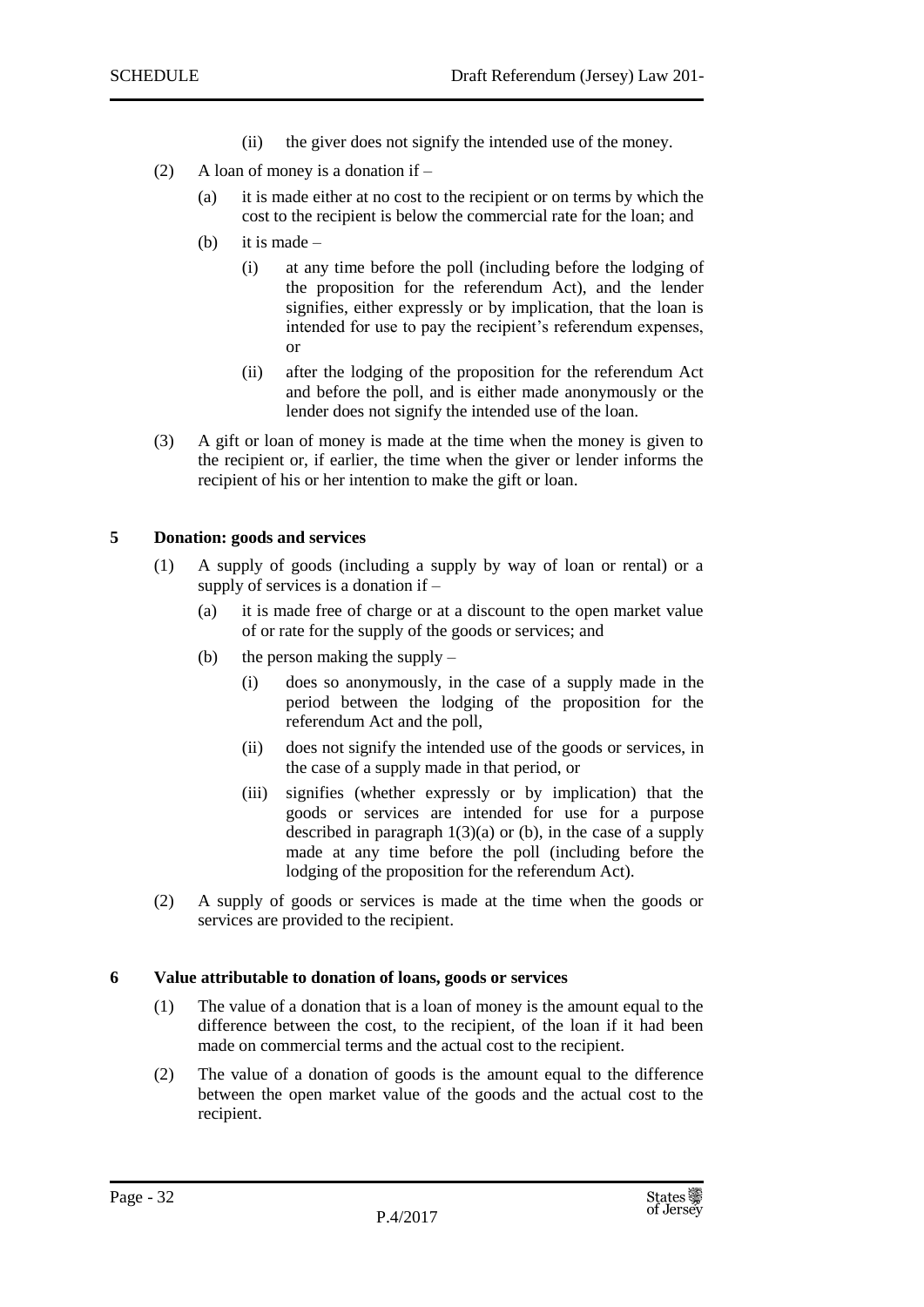- (3) The value of a donation of the use of goods is the amount equal to the difference between the open market rate for the use of the goods and the actual cost to the recipient.
- (4) The value of a donation of the supply of services is the amount equal to the difference between the open market rate for their supply and the actual cost to the recipient.

#### <span id="page-32-0"></span>**7 Anonymous donations**

A donation is anonymous if the recipient is unable to ascertain the identity of the person making it.

#### <span id="page-32-1"></span>**8 Donation: exception for services provided on equal terms by or for commission, States or parishes**

The provision of services is not a donation if the services –

- (a) consist of making arrangements for the publication of campaign material under Article 8;
- (b) are provided by any person under such arrangements; or
- (c) are otherwise provided by or on behalf of the commission, the States Greffe or a parish to all of the lead campaign groups in a referendum on the same terms.

#### <span id="page-32-2"></span>**9 Donation: exception for services of individual volunteers**

- (1) The provision by an individual of his or her own services is not a donation if he or she provides his or her services –
	- (a) as a volunteer;
	- (b) without charge; and
	- (c) otherwise than in the course of his or her employment, trade or profession or any other business.
- (2) Subject to sub-paragraph (3), the exception in sub-paragraph (1) does not extend to any goods used by or supplied by the individual in the course of the provision of the individual's own services.
- (3) If, in the course of the provision of an individual's own services, the individual uses his or her own goods –
	- (a) the use of the goods is not a donation; and
	- (b) any expenditure incurred by the individual, that is incidental to the use of the goods, is not a donation.

#### <span id="page-32-3"></span>**10 Donation: exception for newspapers and broadcasts**

- (1) Subject to sub-paragraph (2), the publication of any matter relating to the referendum –
	- (a) in a newspaper or periodical circulating in Jersey;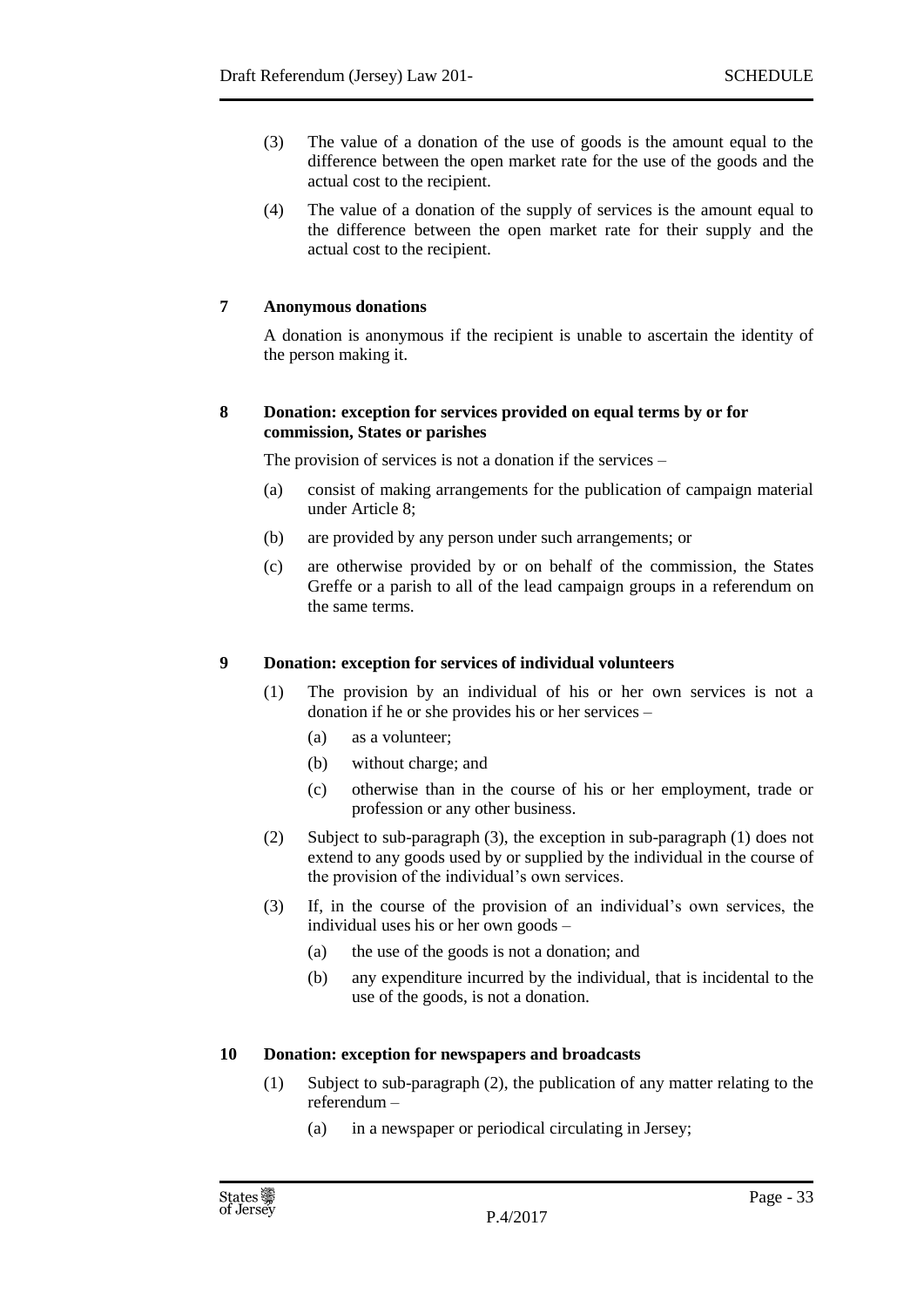- (b) in a programme broadcast by a television or radio service provider; or
- (c) on a website as part of the news service of a television or radio service provider or news agency,

is not a donation or a third party's referendum expense.

- (2) The exception in sub-paragraph (1) does not apply to an advertisement.
- (3) Where the publisher of a newspaper or periodical circulating in Jersey also publishes a web-based edition of the newspaper or periodical, the reference in sub-paragraph  $(1)(a)$  to the newspaper or periodical includes the web-based edition of it.
- (4) Where a television or radio service provider, in addition to broadcasting a programme, makes the programme accessible by streaming or downloading from a website, the reference in sub-paragraph (1)(b) to the broadcast programme includes the programme as it may be accessed from a website.

#### <span id="page-33-0"></span>**11 Donation and expenses: exception for re-used goods**

- (1) Sub-paragraph (2) applies to goods if
	- (a) they were supplied for use by a lead campaign group or third party in a referendum (the "previous referendum");
	- (b) they are used by the lead campaign group or third party in a later referendum (the "subsequent referendum"); and
	- (c) one of the following conditions is met, namely that  $-$ 
		- (i) the direct and notional expenses for their supply were taken into account in determining, for the purposes of this Law, the amount of the lead campaign group's referendum expenses or a third party's referendum expenses in relation to the previous referendum, or
		- (ii) the previous referendum was held before the coming into force of this Law.
- (2) The direct or notional expenses for the supply of the goods are neither a donation nor a referendum expense in relation to the subsequent referendum.